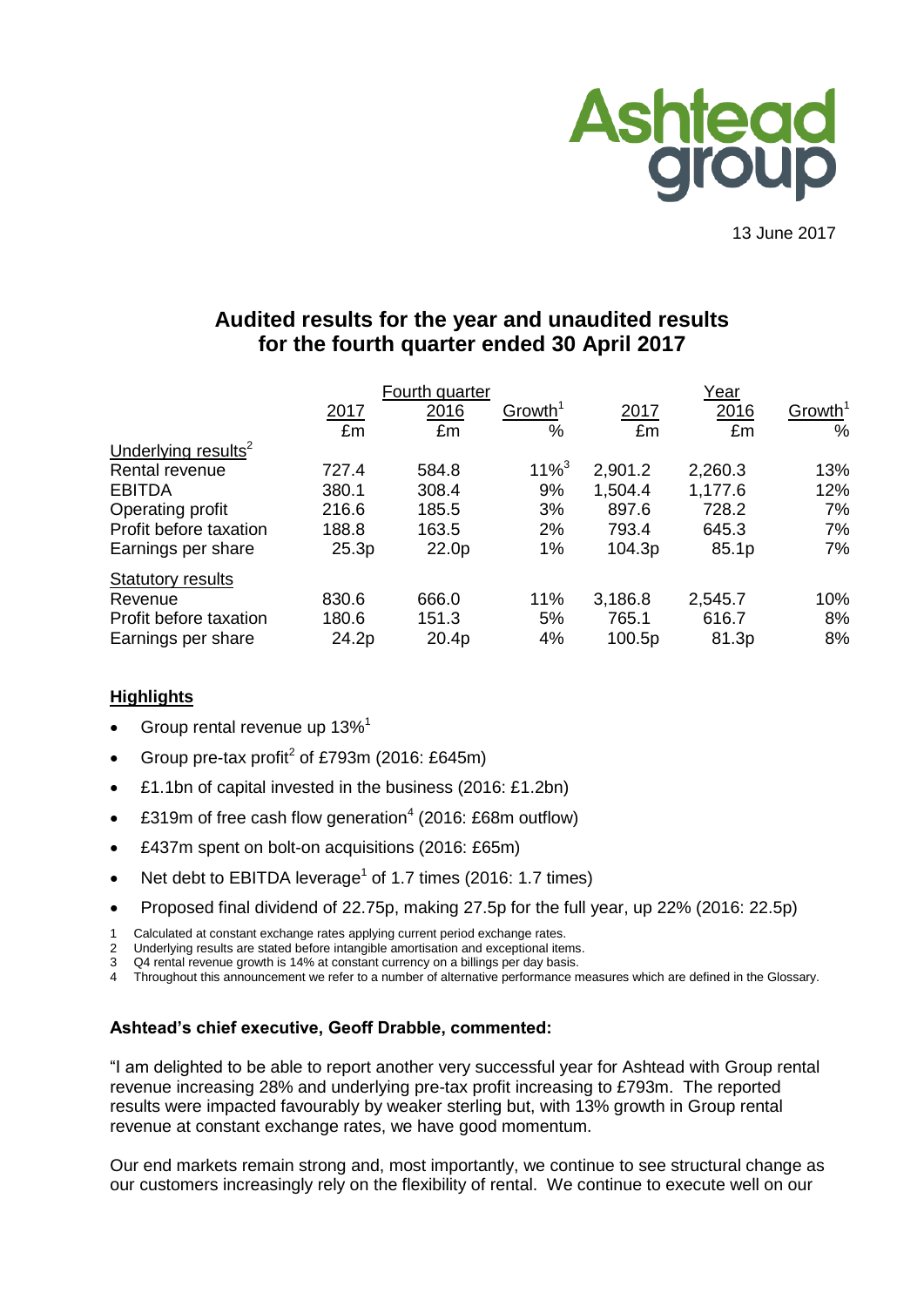strategy to support these changes through a combination of organic growth and bolt-on acquisitions. We made significant investments in the year, spending £1.1bn in capital expenditure and £437m on bolt-on acquisitions. In addition, we spent a further £48m on share buybacks in line with our capital allocation priorities.

Our strong margins ensured that, despite these levels of investment, we remained comfortably within our 1.5 to 2.0 times net debt to EBITDA range.

Looking forward, our markets remain good and Spring has seen a good seasonal uplift in fleet on rent, with record levels of physical utilisation for this time of year. We expect a similar level of capital expenditure in 2017/18, consistent with our 2021 strategic plan. A number of the investments we made were in the seasonally quieter second half of the year and we incurred one-off costs associated with acquisition and integration. Now that this work is behind us, we anticipate seeing the full benefit of these investments in the coming year.

Based on our plans we will, once again, see strong free cash flow which will provide us with further flexibility to enhance shareholder value. So, with both divisions performing well and a strong balance sheet to support our plans, the Board continues to look to the medium term with confidence."

#### Contacts:

| Geoff Drabble<br>Suzanne Wood<br>Will Shaw | Chief executive<br>Finance director<br>Director of Investor Relations | +44 (0)20 7726 9700 |
|--------------------------------------------|-----------------------------------------------------------------------|---------------------|
| <b>Becky Mitchell</b><br>Tom Eckersley     | Maitland<br>Maitland                                                  | +44 (0)20 7379 5151 |

Geoff Drabble and Suzanne Wood will hold a meeting for equity analysts to discuss the results and outlook at 9.00am on Tuesday, 13 June 2017 at The London Stock Exchange, 10 Paternoster Square, London, EC4M 7LS. The meeting will be webcast live via the Company's website at [www.ashtead-group.com](http://www.ashtead-group.com/) and a replay will also be available via the website from shortly after the meeting concludes. A copy of this announcement and the slide presentation used for the call will also be available for download on the Company's website. The usual conference call for bondholders will begin at 3.30pm (10.30am EST).

Analysts and bondholders have already been invited to participate in the analyst call and conference call for bondholders but any eligible person not having received dial-in details should contact the Company's PR advisers, Maitland (Amy Fife) at +44 (0)20 7379 5151.

#### *Forward looking statements*

*This announcement contains forward looking statements. These have been made by the directors in good faith using information available up to the date on which they approved this report. The directors can give no assurance that these expectations will prove to be correct. Due to the inherent uncertainties, including both business and economic risk factors underlying such forward looking statements, actual results may differ materially from those expressed or implied by these forward looking statements. Except as required by law or regulation, the directors undertake no obligation to update any forward looking statements whether as a result of new information, future events or otherwise.*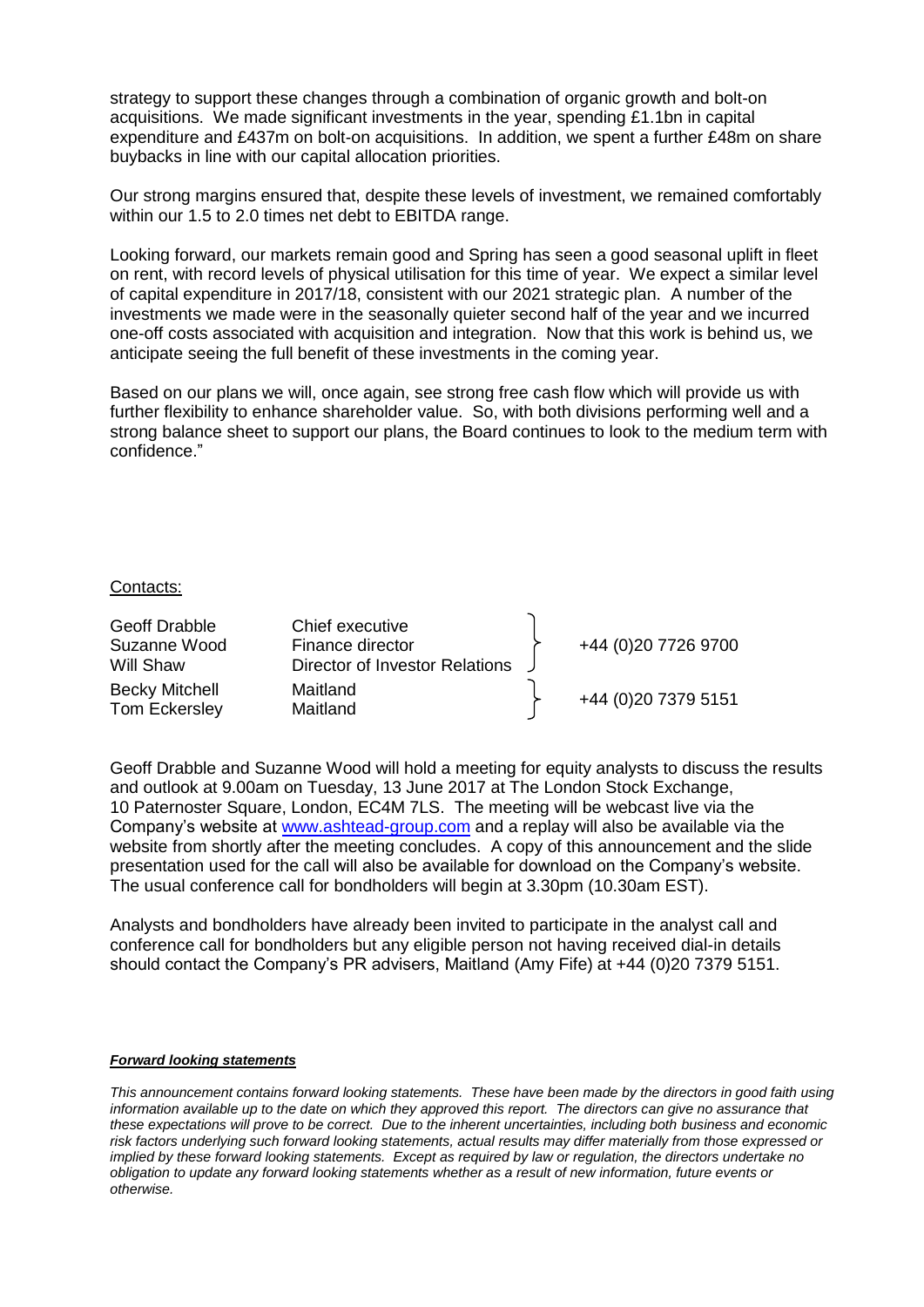## **Trading results**

|                                                      |         | Revenue |                | <b>EBITDA</b> | Operating profit |         |  |
|------------------------------------------------------|---------|---------|----------------|---------------|------------------|---------|--|
|                                                      | 2017    | 2016    | 2017           | 2016          | 2017             | 2016    |  |
| Sunbelt in \$m                                       | 3,583.7 | 3,276.6 | 1,768.7        | 1,583.7       | 1,088.5          | 1,013.7 |  |
| Sunbelt in £m                                        | 2,768.6 | 2,180.9 | 1,366.4        | 1,054.1       | 840.9            | 674.7   |  |
| A-Plant                                              | 418.2   | 364.8   | 152.8          | 137.0         | 71.6             | 67.0    |  |
| Group central costs                                  |         |         | (14.8)         | (13.5)        | (14.9)           | (13.5)  |  |
|                                                      | 3,186.8 | 2,545.7 | <u>1,504.4</u> | 1,177.6       | 897.6            | 728.2   |  |
| Net financing costs                                  |         |         |                |               | (104.2)          | (82.9)  |  |
| Profit before exceptional items,                     |         |         |                |               |                  |         |  |
| amortisation and tax                                 |         |         |                |               | 793.4            | 645.3   |  |
| <b>Exceptional items</b>                             |         |         |                |               |                  | (6.2)   |  |
| Amortisation                                         |         |         |                |               | (28.3)           | (22.4)  |  |
| Profit before taxation                               |         |         |                |               | 765.1            | 616.7   |  |
| Taxation                                             |         |         |                |               | <u>(264.1)</u>   | (209.1) |  |
| Profit attributable to equity holders of the Company |         |         |                |               | 501.0            | 407.6   |  |
|                                                      |         |         |                |               |                  |         |  |
| <b>Margins</b>                                       |         |         |                |               |                  |         |  |
| <b>Sunbelt</b>                                       |         |         | 49.4%          | 48.3%         | 30.4%            | 30.9%   |  |
| A-Plant                                              |         |         | 36.5%          | 37.5%         | 17.1%            | 18.4%   |  |
| Group                                                |         |         | 47.2%          | 46.3%         | 28.2%            | 28.6%   |  |

Group revenue for the year increased 25% to £3,187m (2016: £2,546m) with strong growth in both Sunbelt and A-Plant. Overall revenue growth reflects the benefit of weaker sterling, partially offset, as expected, by a lower level of used equipment sales due to lower replacement capital expenditure. This revenue growth, combined with strong drop-through, generated underlying profit before tax of £793m (2016: £645m).

The Group's strategy remains unchanged with growth being driven by strong same-store growth supplemented by greenfield openings and bolt-on acquisitions, with Sunbelt and A-Plant delivering 14% and 15% rental only revenue growth respectively.

Sunbelt's revenue growth continues to benefit from cyclical and structural trends and can be explained as follows:

|                                           |        | <u>\$m</u>  |
|-------------------------------------------|--------|-------------|
| 2016 rental only revenue                  |        | 2,304       |
| Same-stores (in existence at 1 May 2015)  | $+7%$  | 155         |
| Bolt-ons and greenfields since 1 May 2015 | $+7%$  | <u> 163</u> |
| 2017 rental only revenue                  | $+14%$ | 2,622       |
| Ancillary revenue                         | $+7%$  | 661         |
| 2017 rental revenue                       | $+12%$ | 3,283       |
| Sales revenue                             | $-15%$ | <u>301</u>  |
| 2017 total revenue                        | $+9%$  | 3,584       |

The mix of our revenue growth demonstrates the successful execution of our long-term structural growth strategy. We continue to capitalise on the opportunity presented by our markets with samestore growth of 7% and bolt-ons and greenfields contributing another 7% growth as we expand our geographic footprint and our specialty businesses. As we embark on our plan for 2021, we have made good progress on new stores with 73 added in North America in the year through greenfields and bolt-ons, almost half of which were specialty locations.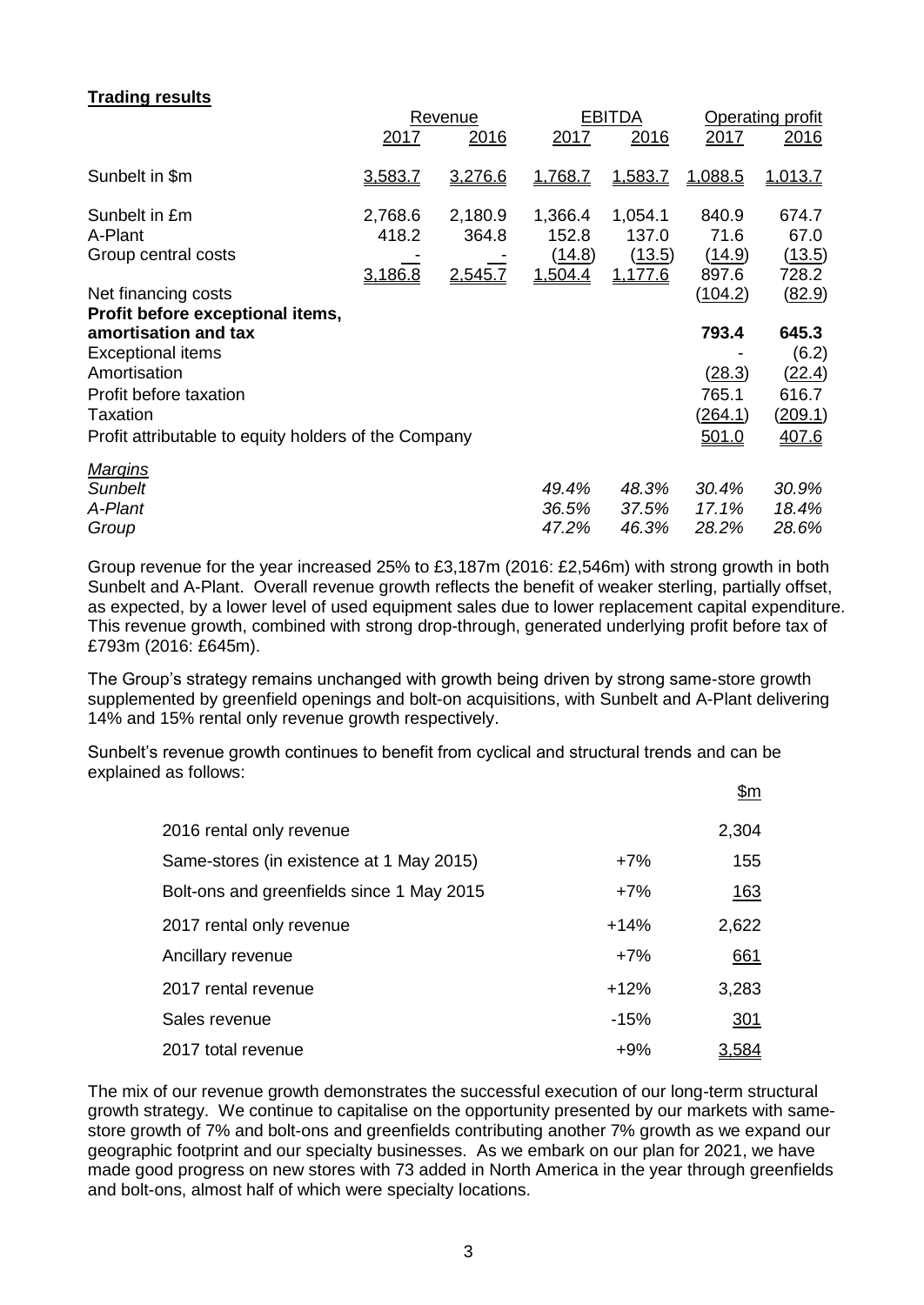Rental only revenue growth was 14% in generally strong end markets. This growth was driven by increased fleet on rent, partially offset by yield. Average physical utilisation for the year was 71% (2016: 70%). Sunbelt's total revenue, including new and used equipment, merchandise and consumable sales, increased 9% to \$3,584m (2016: \$3,277m), reflecting the lower level of used equipment sales as a result of lower replacement capital expenditure.

A-Plant continues to perform well and delivered rental only revenue of £304m, up 15% on the prior year (2016: £264m). This reflects increased fleet on rent. A-Plant's total revenue increased 15% to £418m (2016: £365m).

We continue to focus on operational efficiency and driving improving margins. In Sunbelt, 57% of revenue growth dropped through to EBITDA (58% US only). The strength of our mature stores' incremental margin is reflected in the fact that this was achieved despite the drag effect of yield, greenfield openings and acquisitions. Stores open for more than one year saw 60% of revenue growth drop-through to EBITDA (61% US only). This strong drop-through drove an improved EBITDA margin of 49% (2016: 48%) and contributed to an operating profit of \$1,088m (2016: \$1,014m). Excluding the impact of gains on used equipment sales, operating profit increased 10% over the prior year.

A-Plant's drop-through of 35%, 36% on a same store basis, contributed to an EBITDA margin of 37% (2016: 38%) and operating profit rose to £72m (2016: £67m). Excluding the impact of lower gains on used equipment sales, operating profit increased 11% over the prior year.

Reflecting the strong performance of the divisions, and with the benefit of weaker sterling, Group underlying operating profit increased 23% to £898m (2016: £728m). Net financing costs increased to £104m (2016: £83m), reflecting higher average debt and weaker sterling. As a result, Group profit before exceptional items, amortisation of intangibles and taxation was £793m (2016: £645m). After a tax charge of 34% (2016: 34%) of the underlying pre-tax profit, underlying earnings per share increased 23% to 104.3p (2016: 85.1p).

With amortisation of £28m (2016: £22m), statutory profit before tax was £765m (2016: £617m). After a tax charge of 35% (2016: 34%), basic earnings per share were 100.5p (2016: 81.3p). The cash tax charge was 7%. Following the utilisation of brought forward tax losses during the year, we expect to become a more significant cash tax payer in the US in 2017/18.

#### **Capital expenditure and acquisitions**

Capital expenditure for the year was £1,086m gross and £917m net of disposal proceeds (2016: £1,240m gross and £1,040m net). Reflecting this investment, the Group's rental fleet at 30 April 2017 at cost was £5.8bn. Our average fleet age is now 29 months (2016: 25 months).

We invested £437m, including acquired debt, (2016: £65m) on 15 bolt-on acquisitions during the year as we continue to both expand our footprint and diversify into specialty markets.

We are expecting a similar level of capital expenditure in 2017/18, consistent with the strategic plan we outlined earlier this year, which anticipates circa double-digit growth through to 2021.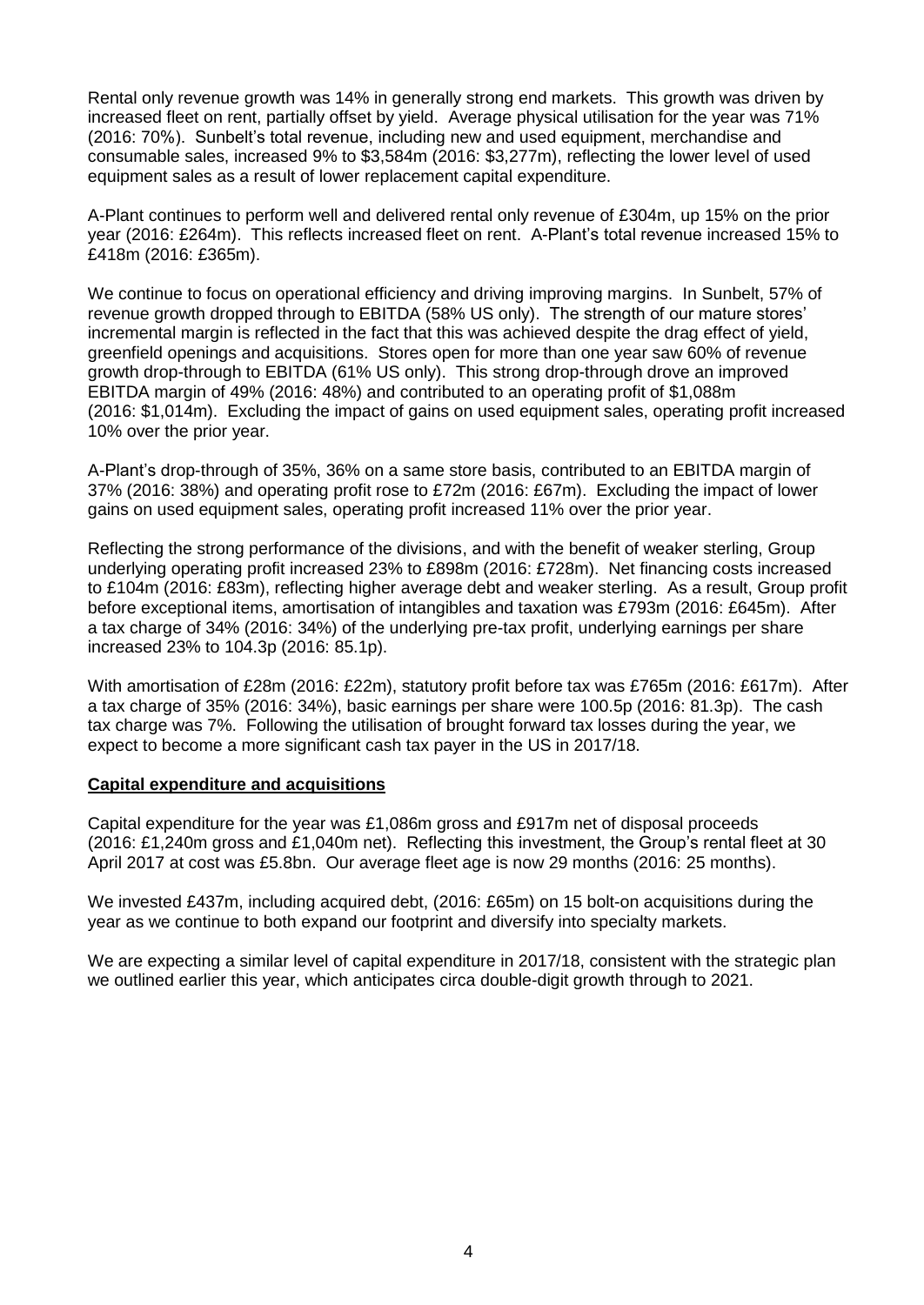# **Return on Investment**<sup>1</sup>

Sunbelt's pre-tax return on investment (excluding goodwill and intangible assets) in the 12 months to 30 April 2017 was 22% (2016: 24%). This remains well ahead of the Group's pre-tax weighted average cost of capital although it has been affected in the short term by our investment in greenfields and bolt-on acquisitions and our young fleet age. In the UK, return on investment (excluding goodwill and intangible assets) was 13% (2016: 15%). This was impacted adversely during the year by the large number of acquisitions which we are in the process of integrating and optimising their potential. For the Group as a whole, return on investment (including goodwill and intangible assets) was 17% (2016: 19%).

# **Cash flow and net debt**

As expected, debt increased during the year as we invested in the fleet and made a number of bolton acquisitions. In addition, weaker sterling increased reported debt by £228m in the year. During the year, we spent £48m on share buybacks.

Net debt at 30 April 2017 was £2,528m (2016: £2,002m) while, reflecting our strong earnings growth, the ratio of net debt to EBITDA remained at 1.7 times (2016: 1.7 times) on a constant currency basis. This is in the middle of the Group's target range for net debt to EBITDA of 1.5 to 2 times.

In December 2016, the Group increased the size of its senior credit facility ('ABL facility') to \$3.1bn, while other terms and conditions remained unchanged. This ensures the Group's debt package continues to be well structured and flexible, enabling us to optimise the opportunity presented by end market conditions. The Group's debt facilities are committed for an average of four years. At 30 April 2017, availability under the senior secured debt facility was \$1,305m, with an additional \$1,565m of suppressed availability - substantially above the \$310m level at which the Group's entire debt package is covenant free.

# **Dividends**

In accordance with our progressive dividend policy, with consideration to both profitability and cash generation at a level that is sustainable across the cycle, the Board is recommending a final dividend of 22.75p per share (2016: 18.5p) making 27.5p for the year (2016: 22.5p), an increase of 22%. If approved at the forthcoming Annual General Meeting, the final dividend will be paid on 15 September 2017 to shareholders on the register on 18 August 2017.

# **Capital allocation**

The Group remains disciplined in its approach to allocation of capital with the overriding objective being to enhance shareholder value. Our capital allocation framework prioritises:

- same-store fleet growth and greenfield openings;
- bolt-on acquisitions;
- a progressive dividend with consideration to both profitability and cash generation that is sustainable through the cycle; and
- additional capital returns to shareholders through share buybacks.

During the year we spent £48m on share buybacks. While balancing capital efficiency and security with financial flexibility in a cyclical business, we will consider further returns to shareholders in accordance with our capital allocation priorities.

*<sup>1</sup>Underlying operating profit divided by the sum of net tangible and intangible fixed assets, plus net working capital but excluding net debt and deferred tax.*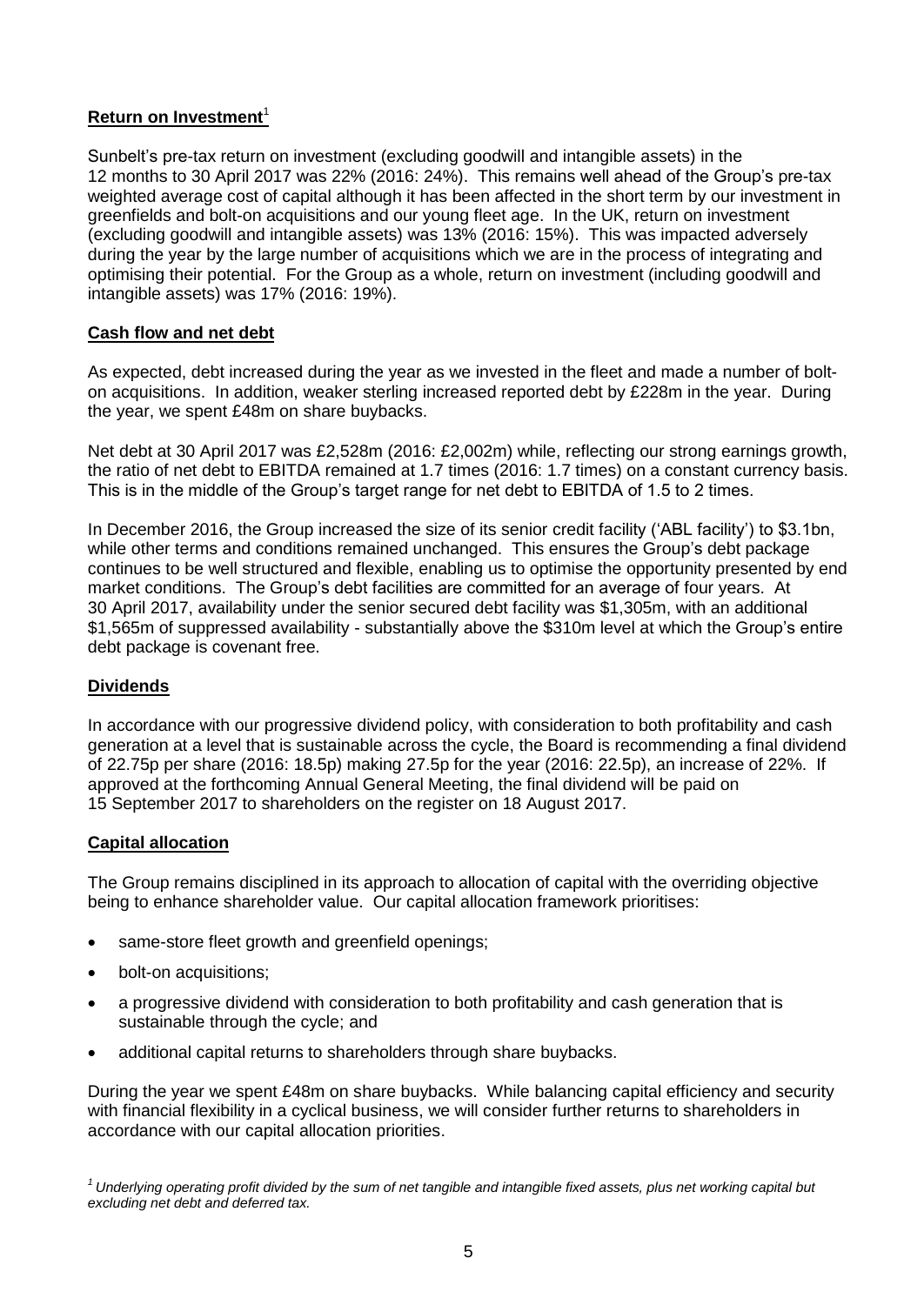# **Current trading and outlook**

Our markets remain good and Spring has seen a good seasonal uplift in fleet on rent, together with record levels of physical utilisation for this time of year. So, with both divisions performing well and a strong balance sheet to support our plans, the Board continues to look to the medium term with confidence.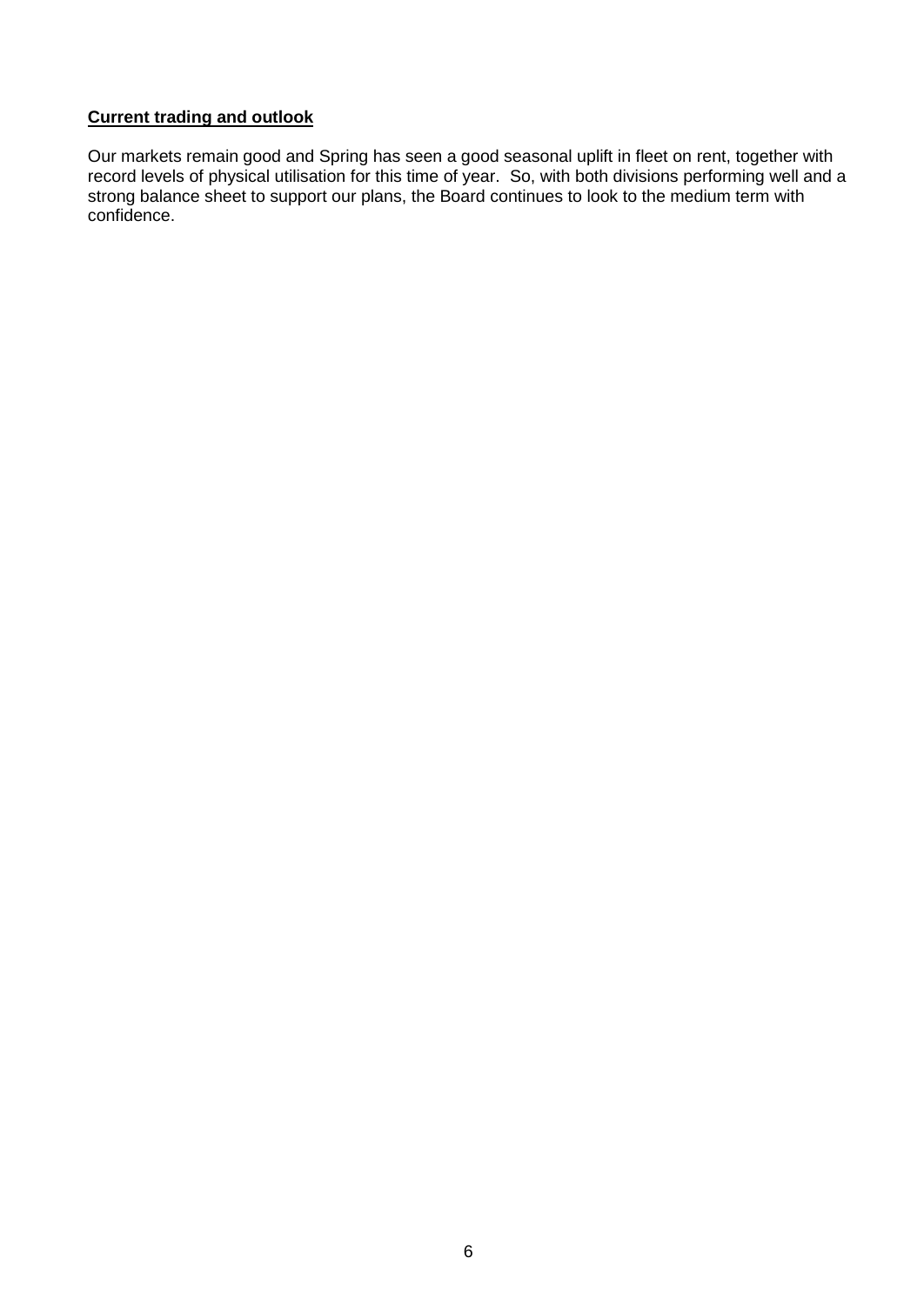## **Directors' responsibility statement on the annual report**

The responsibility statement below has been prepared in connection with the Company's Annual Report & Accounts for the year ended 30 April 2017. Certain parts thereof are not included in this announcement.

"We confirm to the best of our knowledge:

- a) the consolidated financial statements, prepared in accordance with IFRS as issued by the International Accounting Standards Board and IFRS as adopted by the EU, give a true and fair view of the assets, liabilities, financial position and profit of the Group;
- b) the Strategic Report includes a fair review of the development and performance of the business and the position of the Group, together with a description of the principal risks and uncertainties that it faces; and
- c) the Annual Report and financial statements, taken as a whole, are fair, balanced and understandable and provide information necessary for shareholders to assess the Group's performance, business model and strategy.

By order of the Board

Eric Watkins Company secretary 12 June 2017"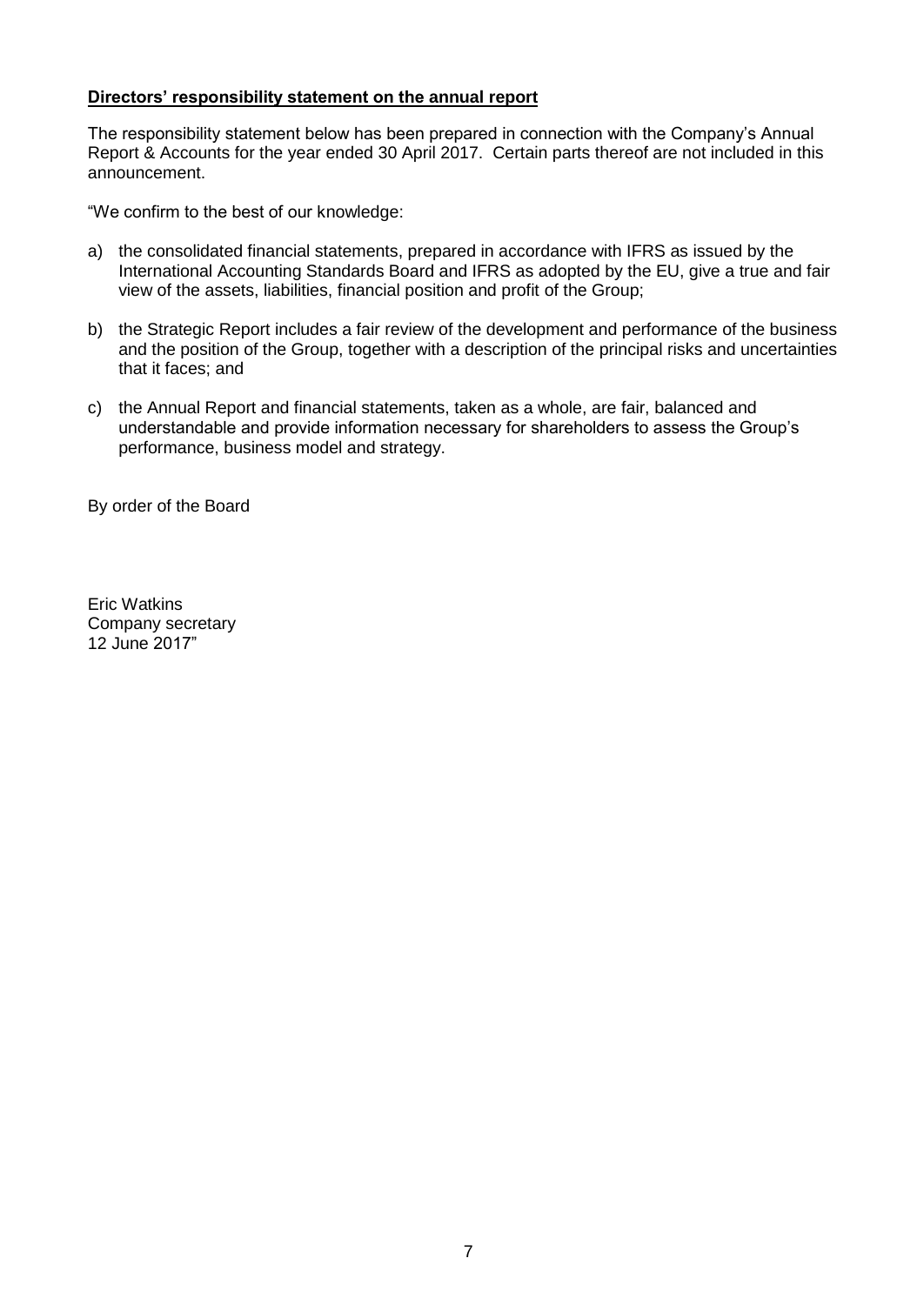# **CONSOLIDATED INCOME STATEMENT FOR THE THREE MONTHS ENDED 30 APRIL 2017**

|                                                                                                                                                          | 2017                                    |                          |                                         | <b>Before</b>                                  | 2016                                           |                                               |
|----------------------------------------------------------------------------------------------------------------------------------------------------------|-----------------------------------------|--------------------------|-----------------------------------------|------------------------------------------------|------------------------------------------------|-----------------------------------------------|
| Fourth quarter - unaudited                                                                                                                               | Before<br>amortisation<br>£m            | Amortisation<br>£m       | Total<br>£m                             | exceptional<br>items and<br>amortisation<br>£m | Exceptional<br>items and<br>amortisation<br>£m | <b>Total</b><br>£m                            |
|                                                                                                                                                          |                                         |                          |                                         |                                                |                                                |                                               |
| <b>Revenue</b><br>Rental revenue<br>Sale of new equipment,                                                                                               | 727.4                                   |                          | 727.4                                   | 584.8                                          |                                                | 584.8                                         |
| merchandise and consumables                                                                                                                              | 32.5                                    |                          | 32.5                                    | 26.1                                           |                                                | 26.1                                          |
| Sale of used rental equipment                                                                                                                            | 70.7                                    |                          | 70.7                                    | 55.1                                           |                                                | 55.1                                          |
|                                                                                                                                                          | 830.6                                   |                          | 830.6                                   | 666.0                                          |                                                | 666.0                                         |
| <b>Operating costs</b><br>Staff costs<br>Used rental equipment sold<br>Other operating costs                                                             | (194.6)<br>(49.4)<br>(206.5)<br>(450.5) | $\overline{\phantom{a}}$ | (194.6)<br>(49.4)<br>(206.5)<br>(450.5) | (161.3)<br>(38.5)<br>(157.8)<br>(357.6)        | <u>5.8</u><br>$\overline{5.8}$                 | (161.3)<br>(38.5)<br>(152.0)<br>(351.8)       |
| <b>EBITDA*</b>                                                                                                                                           | 380.1                                   |                          | 380.1                                   | 308.4                                          | 5.8                                            | 314.2                                         |
| Depreciation<br>Amortisation of intangibles<br>Impairment of intangibles<br><b>Operating profit</b><br>Interest expense<br>Profit on ordinary activities | (163.5)<br>216.6<br>(27.8)              | (8.2)<br>(8.2)           | (163.5)<br>(8.2)<br>208.4<br>(27.8)     | (122.9)<br>185.5<br>(22.0)                     | (6.0)<br>(12.0)<br>(12.2)                      | (122.9)<br>(6.0)<br>(12.0)<br>173.3<br>(22.0) |
| before taxation                                                                                                                                          | 188.8                                   | (8.2)                    | 180.6                                   | 163.5                                          | (12.2)                                         | 151.3                                         |
| Taxation                                                                                                                                                 | (63.0)                                  | 2.6                      | (60.4)                                  | (53.4)                                         | 4.3                                            | (49.1)                                        |
| Profit attributable to equity<br>holders of the Company                                                                                                  | <u>125.8</u>                            | (5.6)                    | 120.2                                   | 110.1                                          | (7.9)                                          | 102.2                                         |
| Basic earnings per share<br>Diluted earnings per share                                                                                                   | 25.3p<br>25.1p                          | (1.1p)<br>(1.1p)         | 24.2p<br>24.0p                          | 22.0p<br>21.8p                                 | (1.6p)<br>(1.5p)                               | 20.4p<br>20.3p                                |

\* EBITDA is presented here as an additional performance measure as it is commonly used by investors and lenders.

All revenue and profit for the period is generated from continuing operations.

Details of principal risks and uncertainties are given in the Review of Fourth Quarter, Balance Sheet and Cash Flow accompanying these condensed consolidated financial statements.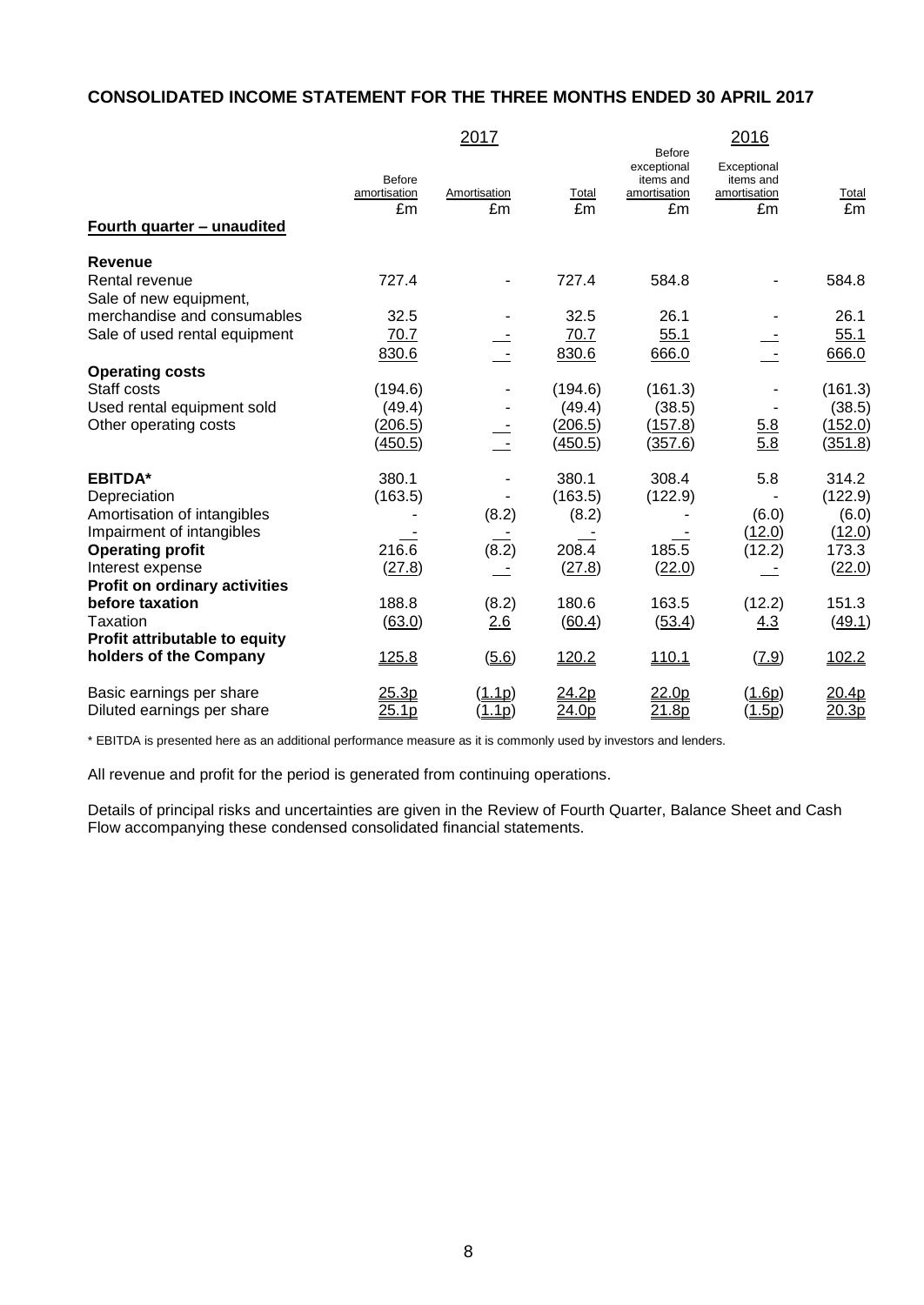# **CONSOLIDATED INCOME STATEMENT FOR THE YEAR ENDED 30 APRIL 2017**

|                                          |                                     | 2017               |             | <b>Before</b>                                  | 2016                                           |             |
|------------------------------------------|-------------------------------------|--------------------|-------------|------------------------------------------------|------------------------------------------------|-------------|
| Year to 30 April 2017 - audited          | <b>Before</b><br>amortisation<br>£m | Amortisation<br>£m | Total<br>£m | exceptional<br>items and<br>amortisation<br>£m | Exceptional<br>items and<br>amortisation<br>£m | Total<br>£m |
| <b>Revenue</b>                           |                                     |                    |             |                                                |                                                |             |
| Rental revenue<br>Sale of new equipment, | 2,901.2                             |                    | 2,901.2     | 2,260.3                                        |                                                | 2,260.3     |
| merchandise and consumables              | 123.5                               |                    | 123.5       | 94.2                                           |                                                | 94.2        |
| Sale of used rental equipment            | 162.1                               |                    | 162.1       | 191.2                                          |                                                | 191.2       |
|                                          | 3,186.8                             |                    | 3,186.8     | 2,545.7                                        |                                                | 2,545.7     |
| <b>Operating costs</b>                   |                                     |                    |             |                                                |                                                |             |
| Staff costs                              | (736.6)                             |                    | (736.6)     | (593.6)                                        |                                                | (593.6)     |
| Used rental equipment sold               | (126.5)                             |                    | (126.5)     | (143.8)                                        |                                                | (143.8)     |
| Other operating costs                    | (819.3)                             |                    | (819.3)     | (630.7)                                        | $\frac{5.8}{5.8}$                              | (624.9)     |
|                                          | (1,682.4)                           | Ξ,                 | (1,682.4)   | (1,368.1)                                      |                                                | (1, 362.3)  |
| <b>EBITDA*</b>                           | 1,504.4                             |                    | 1,504.4     | 1,177.6                                        | 5.8                                            | 1,183.4     |
| Depreciation                             | (606.8)                             |                    | (606.8)     | (449.4)                                        |                                                | (449.4)     |
| Amortisation of intangibles              |                                     | (28.3)             | (28.3)      |                                                | (22.4)                                         | (22.4)      |
| Impairment of intangibles                |                                     |                    |             |                                                | (12.0)                                         | (12.0)      |
| <b>Operating profit</b>                  | 897.6                               | (28.3)             | 869.3       | 728.2                                          | (28.6)                                         | 699.6       |
| Investment income                        | 0.1                                 |                    | 0.1         | 0.1                                            |                                                | 0.1         |
| Interest expense                         | (104.3)                             |                    | (104.3)     | (83.0)                                         |                                                | (83.0)      |
| <b>Profit on ordinary activities</b>     |                                     |                    |             |                                                |                                                |             |
| before taxation                          | 793.4                               | (28.3)             | 765.1       | 645.3                                          | (28.6)                                         | 616.7       |
| Taxation                                 | (273.2)                             | 9.1                | (264.1)     | (218.7)                                        | 9.6                                            | (209.1)     |
| Profit attributable to equity            |                                     |                    |             |                                                |                                                |             |
| holders of the Company                   | 520.2                               | (19.2)             | 501.0       | 426.6                                          | (19.0)                                         | 407.6       |
| Basic earnings per share                 | 104.3p                              | (3.8p)             | 100.5p      | 85.1p                                          | (3.8p)                                         | 81.3p       |
| Diluted earnings per share               | 103.8p                              | (3.8p)             | 100.0p      | 84.7p                                          | (3.7p)                                         | 81.0p       |

\* EBITDA is presented here as an additional performance measure as it is commonly used by investors and lenders.

All revenue and profit for the period is generated from continuing operations.

# **CONSOLIDATED STATEMENT OF COMPREHENSIVE INCOME**

|                                                                     | Unaudited<br>Three months to |             | Audited<br>Year to |       |
|---------------------------------------------------------------------|------------------------------|-------------|--------------------|-------|
|                                                                     |                              |             |                    |       |
|                                                                     |                              | 30 April    | 30 April           |       |
|                                                                     | 2017                         | 2016        | 2017               | 2016  |
|                                                                     | £m                           | £m          | £m                 | £m    |
| Profit attributable to equity holders of the Company for the period | 120.2                        | 102.2       | 501.0              | 407.6 |
| Items that will not be classified to profit or loss:                |                              |             |                    |       |
| Remeasurement of the defined benefit pension plan                   | (5.7)                        | (0.6)       | (5.7)              | (0.6) |
| Tax on defined benefit pension plan                                 | <u>1.0</u>                   | <u>0.1</u>  | <u> 1.0</u>        | 0.1   |
|                                                                     | (4.7)                        | (0.5)       | (4.7)              | (0.5) |
| Items that may be reclassified subsequently to profit or loss:      |                              |             |                    |       |
| Foreign currency translation differences                            | (43.4)                       | (30.7)      | 152.6              | 49.7  |
| Total comprehensive income for the period                           | 72.1                         | <u>71.0</u> | 648.9              | 456.8 |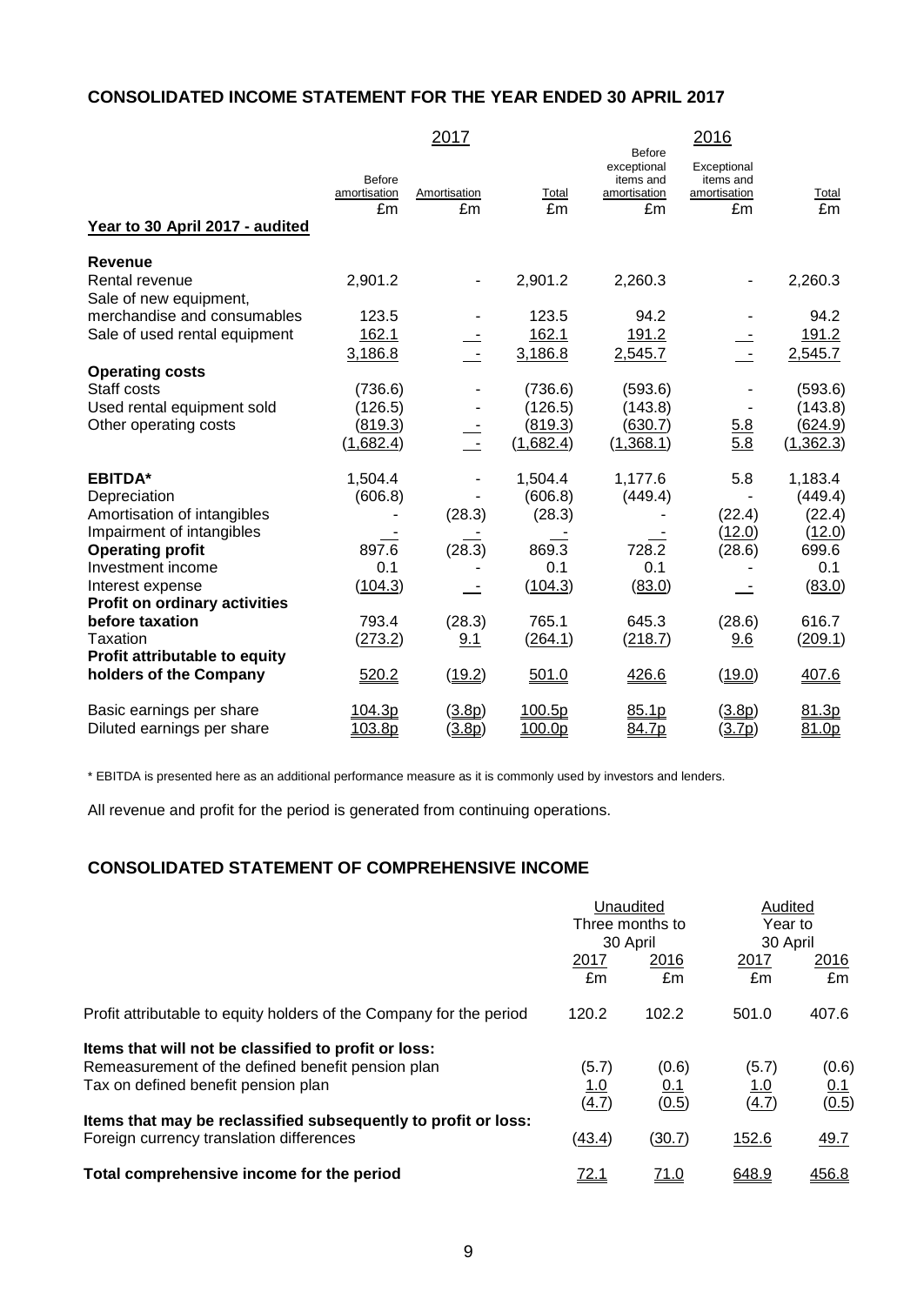# **CONSOLIDATED BALANCE SHEET AT 30 APRIL 2017**

|                                                      | 2017          | Audited<br>2016 |
|------------------------------------------------------|---------------|-----------------|
|                                                      | £m            | £m              |
| <b>Current assets</b>                                |               |                 |
| Inventories<br>Trade and other receivables           | 44.2<br>591.9 | 41.3<br>455.7   |
| <b>Current tax asset</b>                             | 6.9           | 7.5             |
| Cash and cash equivalents                            | 6.3           | 13.0            |
|                                                      | 649.3         | 517.5           |
| <b>Non-current assets</b>                            |               |                 |
| Property, plant and equipment                        |               |                 |
| - rental equipment                                   | 4,092.8       | 3,246.9         |
| - other assets                                       | <u>411.8</u>  | 341.9           |
|                                                      | 4,504.6       | 3,588.8         |
| Goodwill                                             | 797.7         | 556.7           |
| Other intangible assets                              | 174.4         | 83.8            |
| Net defined benefit pension plan asset               |               | 2.2             |
|                                                      | 5,476.7       | 4,231.5         |
| <b>Total assets</b>                                  | 6,126.0       | 4,749.0         |
|                                                      |               |                 |
| <b>Current liabilities</b>                           | 537.0         | 480.5           |
| Trade and other payables<br>Current tax liability    | 6.5           | 3.6             |
| Debt due within one year                             | 2.6           | 2.5             |
| Provisions                                           | 28.6          | 28.9            |
|                                                      | 574.7         | 515.5           |
| <b>Non-current liabilities</b>                       |               |                 |
| Debt due after more than one year                    | 2,531.4       | 2,012.2         |
| Provisions                                           | 19.1          | 17.6            |
| Deferred tax liabilities                             | 1,027.0       | 723.3           |
| Net defined benefit pension plan liability           | 3.7           |                 |
|                                                      | 3,581.2       | 2,753.1         |
| <b>Total liabilities</b>                             | 4,155.9       | 3,268.6         |
| <b>Equity</b>                                        |               |                 |
| Share capital                                        | 49.9          | 55.3            |
| Share premium account                                | 3.6           | 3.6             |
| Capital redemption reserve                           | 6.3           | 0.9             |
| Own shares held by the Company                       |               | (33.1)          |
| Own shares held through the ESOT                     | (16.7)        | (16.2)          |
| Cumulative foreign exchange translation differences  | 241.0         | 88.4            |
| <b>Retained reserves</b>                             | 1,686.0       | 1,381.5         |
| Equity attributable to equity holders of the Company | 1,970.1       | 1,480.4         |
| <b>Total liabilities and equity</b>                  | 6,126.0       | 4,749.0         |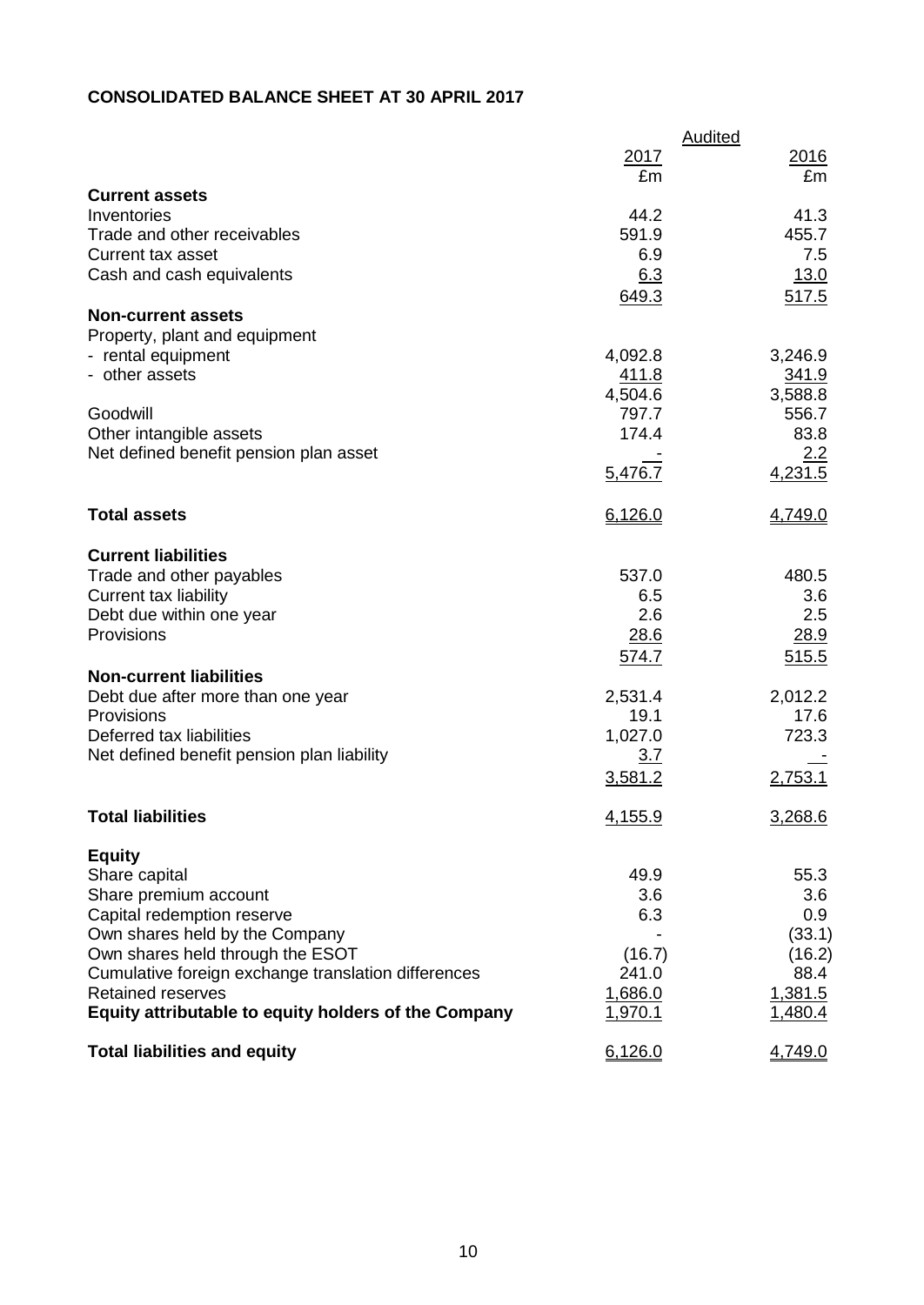## **CONSOLIDATED STATEMENT OF CHANGES IN EQUITY FOR THE YEAR ENDED 30 APRIL 2017**

|                                                                                    | Share<br>capital<br>£m | Share<br>premium<br>account<br>£m | Capital<br>redemption<br>reserve<br>£m | Non-<br>distributable<br>reserve<br>£m | Own<br>shares<br>held by the<br>Company<br>£m | Own<br>shares<br>held<br>through<br>the ESOT<br>£m | Cumulative<br>foreign<br>exchange<br>translation<br>differences<br>£m | Retained<br>reserves<br>£m | <b>Total</b><br>£m |
|------------------------------------------------------------------------------------|------------------------|-----------------------------------|----------------------------------------|----------------------------------------|-----------------------------------------------|----------------------------------------------------|-----------------------------------------------------------------------|----------------------------|--------------------|
| At 1 May 2015                                                                      | 55.3                   | 3.6                               | 0.9                                    | 90.7                                   | (33.1)                                        | (15.5)                                             | 38.7                                                                  | 970.9                      | 1,111.5            |
| Profit for the year<br>Other comprehensive income:<br>Foreign currency translation |                        |                                   |                                        |                                        |                                               |                                                    | $\overline{a}$                                                        | 407.6                      | 407.6              |
| differences<br>Remeasurement of the defined                                        |                        |                                   |                                        |                                        |                                               |                                                    | 49.7                                                                  |                            | 49.7               |
| benefit pension plan<br>Tax on defined benefit                                     |                        |                                   |                                        |                                        |                                               |                                                    |                                                                       | (0.6)                      | (0.6)              |
| pension plan<br>Total comprehensive income                                         |                        |                                   |                                        |                                        |                                               |                                                    | Ŀ                                                                     | 0.1                        | 0.1                |
| for the year                                                                       |                        |                                   |                                        |                                        |                                               |                                                    | 49.7                                                                  | 407.1                      | 456.8              |
| Dividends paid                                                                     |                        |                                   |                                        |                                        |                                               |                                                    |                                                                       | (81.5)                     | (81.5)             |
| Own shares purchased by<br>the ESOT                                                |                        |                                   |                                        |                                        |                                               | (12.0)                                             |                                                                       | $\blacksquare$             | (12.0)             |
| Share-based payments<br>Tax on share-based payments                                |                        |                                   |                                        |                                        |                                               | 11.3<br>$\blacksquare$                             |                                                                       | (6.6)<br>0.9               | 4.7<br>0.9         |
| Transfer of                                                                        |                        |                                   |                                        |                                        |                                               |                                                    |                                                                       |                            |                    |
| non-distributable reserve<br>At 30 April 2016                                      | 55.3                   | 3.6                               | 0.9                                    | (90.7)<br>$\equiv$                     | (33.1)                                        | (16.2)                                             | 88.4                                                                  | 90.7<br>1,381.5            | 1,480.4            |
| Profit for the year<br>Other comprehensive income:                                 |                        |                                   |                                        |                                        |                                               |                                                    |                                                                       | 501.0                      | 501.0              |
| Foreign currency translation<br>differences<br>Remeasurement of the defined        |                        |                                   |                                        |                                        |                                               |                                                    | 152.6                                                                 | $\overline{a}$             | 152.6              |
| benefit pension plan<br>Tax on defined benefit                                     |                        |                                   |                                        |                                        |                                               |                                                    |                                                                       | (5.7)                      | (5.7)              |
| pension plan<br>Total comprehensive income                                         |                        |                                   |                                        |                                        |                                               |                                                    |                                                                       | 1.0                        | 1.0                |
| for the year                                                                       |                        |                                   |                                        |                                        |                                               | $\overline{a}$                                     | 152.6                                                                 | 496.3                      | 648.9              |
| Dividends paid<br>Own shares purchased by                                          |                        |                                   |                                        |                                        |                                               |                                                    | ÷,                                                                    | (116.1)                    | (116.1)            |
| the ESOT<br>Own shares purchased by                                                |                        |                                   |                                        |                                        |                                               | (7.2)                                              |                                                                       |                            | (7.2)              |
| the Company<br>Share-based payments                                                |                        |                                   |                                        |                                        | (48.0)                                        | 6.7                                                |                                                                       | (1.0)                      | (48.0)<br>5.7      |
| Tax on share-based payments<br>Cancellation of own shares<br>At 30 April 2017      | (5.4)<br>49.9          | 3.6                               | <u>5.4</u><br>6.3                      |                                        | 81.1<br>$\equiv$                              | (16.7)                                             | 241.0                                                                 | 6.4<br>(81.1)<br>1,686.0   | 6.4<br>1,970.1     |

The non-distributable reserve related to the reserve created on the cancellation of the then share premium account in August 2005. This reserve became distributable in August 2015 and was transferred to distributable reserves in the year ended 30 April 2016. The own shares held by the Company were cancelled in March 2017 – see note 12.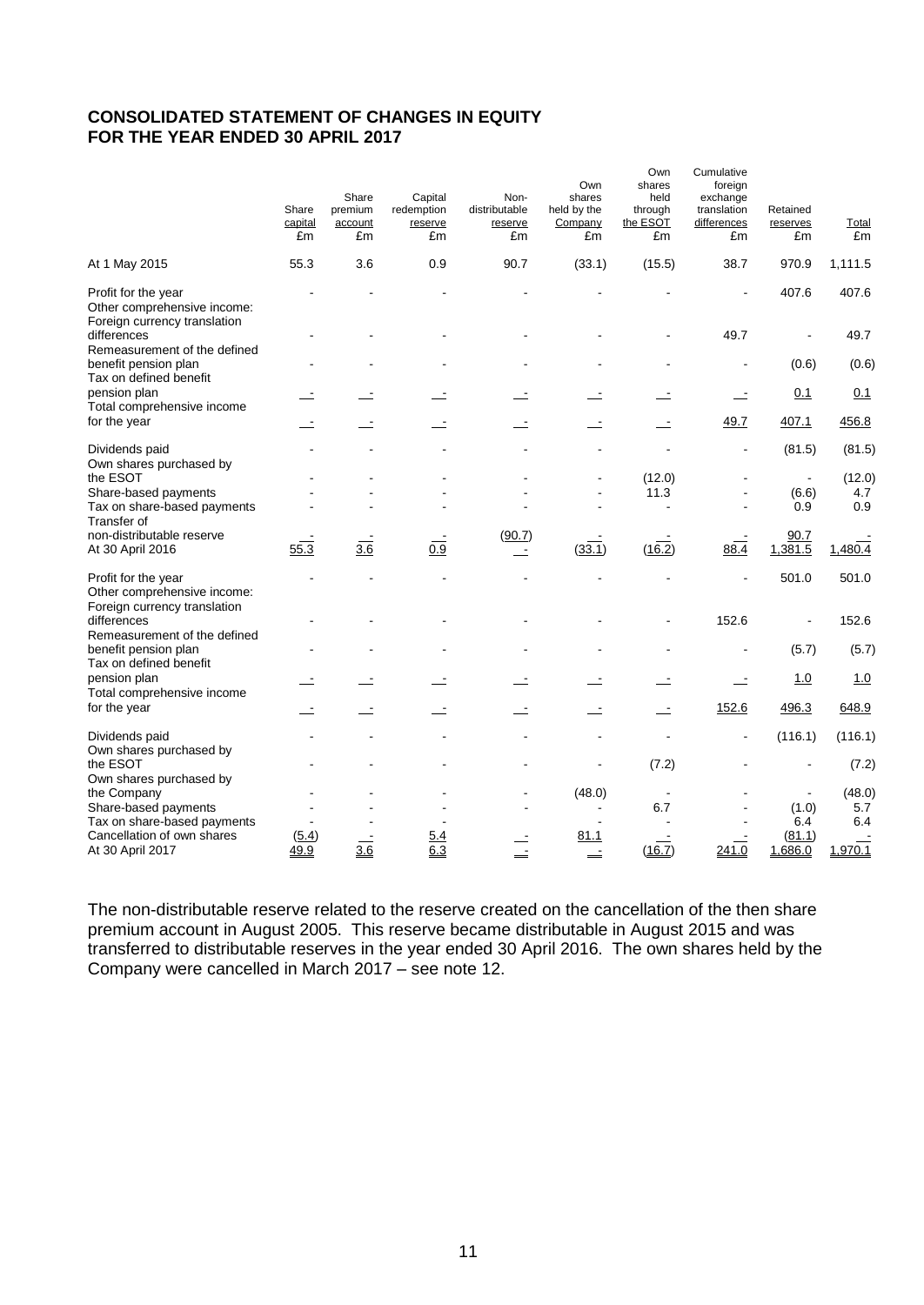# **CONSOLIDATED CASH FLOW STATEMENT FOR THE YEAR ENDED 30 APRIL 2017**

|                                                                    | Audited        |              |  |
|--------------------------------------------------------------------|----------------|--------------|--|
|                                                                    | <u> 2017</u>   | 2016         |  |
|                                                                    | £m             | £m           |  |
| Cash flows from operating activities                               |                |              |  |
| Cash generated from operations before exceptional                  |                |              |  |
| items and changes in rental equipment                              | 1,444.2        | 1,070.6      |  |
| Payments for rental property, plant and equipment                  | (1,021.8)      | (1, 124.7)   |  |
| Proceeds from disposal of rental property, plant and equipment     | <u>153.4</u>   | 172.1        |  |
| Cash generated from operations                                     | 575.8          | 118.0        |  |
| Financing costs paid (net)                                         | (101.5)        | (79.4)       |  |
| Tax paid (net)                                                     | (49.5)         | (5.3)        |  |
| Net cash generated from operating activities                       | 424.8          | 33.3         |  |
| <b>Cash flows from investing activities</b>                        |                |              |  |
| Acquisition of businesses                                          | (421.1)        | (68.4)       |  |
| Payments for non-rental property, plant and equipment              | (101.7)        | (109.5)      |  |
| Proceeds from disposal of non-rental property, plant and equipment | 7.4            | 8.2          |  |
| Payments for purchase of intangible assets                         | (11.1)         |              |  |
| Net cash used in investing activities                              | (526.5)        | (169.7)      |  |
|                                                                    |                |              |  |
| Cash flows from financing activities<br>Drawdown of loans          |                |              |  |
|                                                                    | 866.8          | 570.2        |  |
| Redemption of loans                                                | (599.0)        | (336.5)      |  |
| Capital element of finance lease payments                          | (2.0)          | (1.5)        |  |
| Dividends paid                                                     | (116.1)        | (81.5)       |  |
| Purchase of own shares by the ESOT                                 | (7.2)          | (12.0)       |  |
| Purchase of own shares by the Company                              | (48.0)         | 138.7        |  |
| Net cash from financing activities                                 | 94.5           |              |  |
| (Decrease)/increase in cash and cash equivalents                   | (7.2)          | 2.3          |  |
| Opening cash and cash equivalents                                  | 13.0           | 10.5         |  |
| Effect of exchange rate difference                                 | 0.5            | 0.2          |  |
| <b>Closing cash and cash equivalents</b>                           | 6.3            | <u>13.0</u>  |  |
|                                                                    |                |              |  |
|                                                                    |                |              |  |
| Reconciliation of net cash flows to net debt                       |                |              |  |
| Decrease/(increase) in cash in the period                          | 7.2            | (2.3)        |  |
| Increase in debt through cash flow                                 | 265.8          | <u>232.2</u> |  |
| Change in net debt from cash flows                                 | 273.0          | 229.9        |  |
| Debt acquired                                                      | 21.3           | 0.3          |  |
| Exchange differences                                               | 228.4          | 81.7         |  |
| Non-cash movements:                                                |                |              |  |
| - deferred costs of debt raising                                   | 2.2            | 1.8          |  |
| - capital element of new finance leases                            | 1.1            | 0.9          |  |
| Increase in net debt in the period                                 | 526.0          | 314.6        |  |
| Net debt at 1 May                                                  | 2,001.7        | 1,687.1      |  |
| Net debt at 30 April                                               | <u>2,527.7</u> | 2,001.7      |  |
|                                                                    |                |              |  |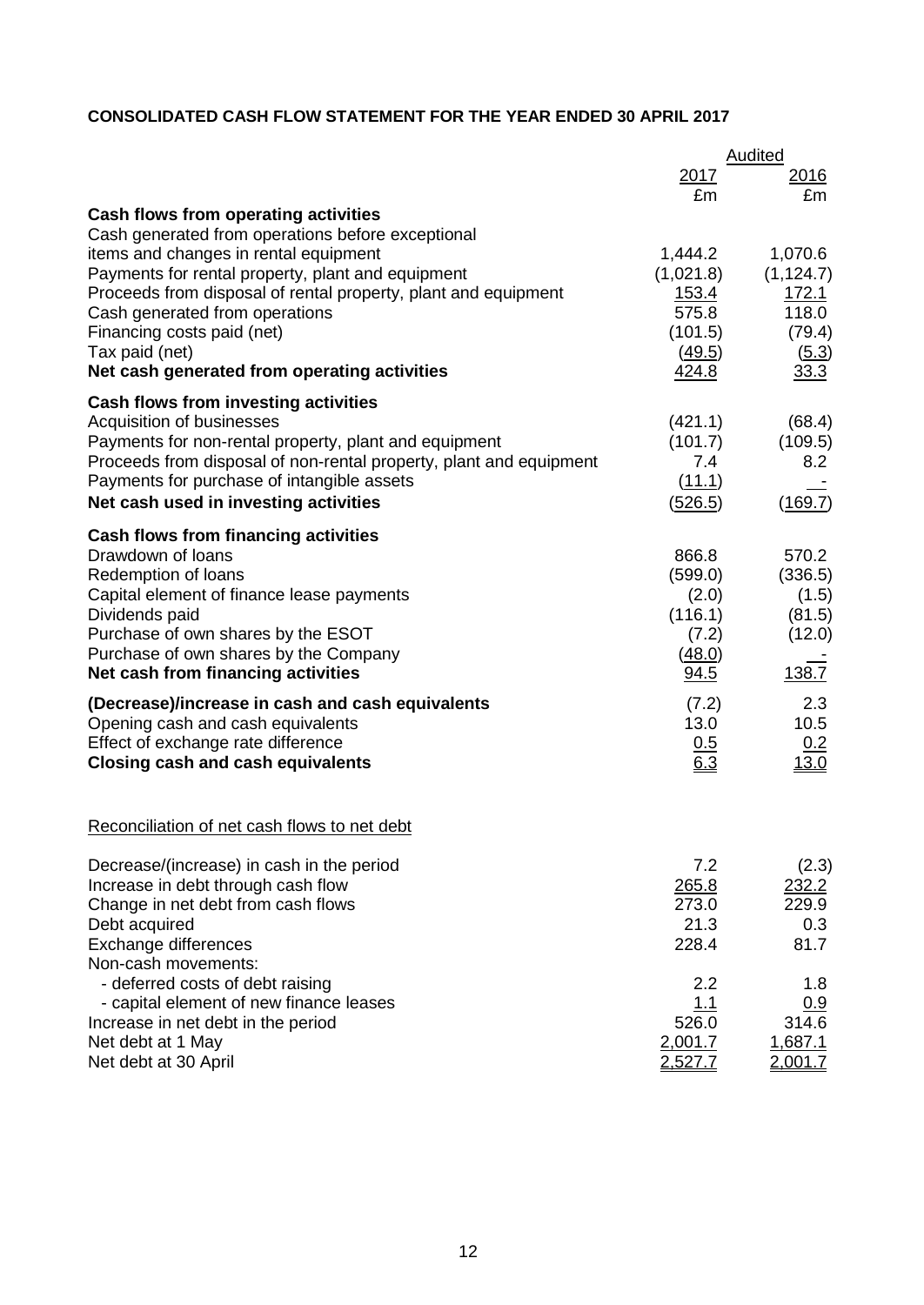## 1. General information

Ashtead Group plc ('the Company') is a company incorporated and domiciled in England and Wales and listed on the London Stock Exchange. The condensed consolidated financial statements as at, and for the year ended, 30 April 2017 comprise the Company and its subsidiaries ('the Group').

The financial statements for the year ended 30 April 2017 were approved by the directors on 12 June 2017. This preliminary announcement of the results for the year ended 30 April 2017 contains information derived from the forthcoming 2016/17 Annual Report & Accounts and does not constitute statutory accounts as defined in Section 434 of the Companies Act 2006.

The statutory accounts for the year ended 30 April 2016 have been filed with the Registrar of Companies. The statutory accounts for the year ended 30 April 2017 will be delivered to the Registrar of Companies and made available on the Group's website at [www.ashtead-group.com](http://www.ashtead-group.com/) in July 2017. The auditor's report in respect of both years was unqualified, did not include a reference to any matter by way of emphasis and did not contain a statement under Section 498(2) or (3) of the Companies Act 2006.

## 2. Basis of preparation

The financial statements for the year ended and quarter ended 30 April 2017 have been prepared in accordance with relevant IFRS and the accounting policies set out in the Group's Annual Report and Accounts for the year ended 30 April 2016. There are no new IFRS and IFRIC Interpretations that are effective for the first time for this financial year which have a material impact on the Group.

The Directors have adopted various alternative performance measures to provide additional useful information on the underlying trends, performance and position of the Group. The alternative performance measures are not defined by IFRS and therefore may not be directly comparable with other companies' alternative performance measures, but are defined within these condensed consolidated financial statements and summarised in the Glossary.

The financial statements have been prepared on the going concern basis. The Group's internal budgets and forecasts of future performance, available financing facilities and facility headroom (see note 11), provide a reasonable expectation that the Group has adequate resources to continue in operation for the foreseeable future and consequently the going concern basis continues to be appropriate in preparing the financial statements.

The exchange rates used in respect of the US dollar are:

|                                             | 2017 | 2016 |
|---------------------------------------------|------|------|
| Average for the three months ended 30 April | 1.25 | 1.43 |
| Average for the year ended 30 April         | 1.29 | 1.50 |
| At 30 April                                 | 1 29 | 1.47 |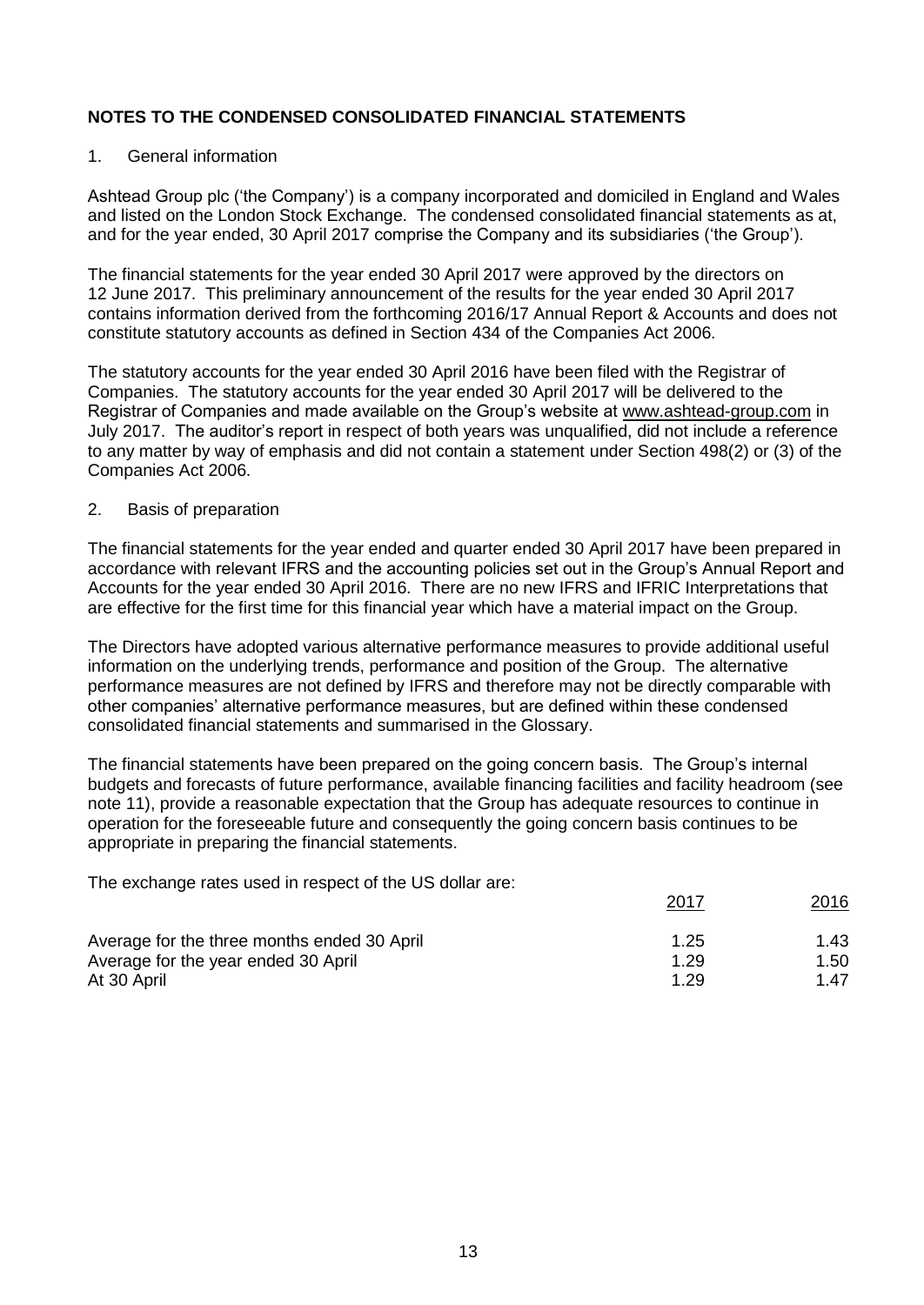# 3. Segmental analysis

| Three months to 30 April                                                                                                           | Revenue<br>£m                                                     | Operating<br>profit before<br>exceptional<br>items and<br>amortisation<br>£m | Exceptional<br>items and<br>amortisation<br>£m         | Operating<br><u>profit</u><br>£m                                     |
|------------------------------------------------------------------------------------------------------------------------------------|-------------------------------------------------------------------|------------------------------------------------------------------------------|--------------------------------------------------------|----------------------------------------------------------------------|
| 2017<br>Sunbelt<br>A-Plant<br>Corporate costs                                                                                      | 714.1<br>116.5<br>830.6                                           | 198.9<br>21.2<br>(3.5)<br>216.6                                              | (5.8)<br>(2.4)<br>(8.2)                                | 193.1<br>18.8<br>(3.5)<br>208.4                                      |
| 2016<br>Sunbelt<br>A-Plant<br>Corporate costs                                                                                      | 565.1<br>100.9<br>666.0                                           | 170.0<br>20.0<br>(4.5)<br>185.5                                              | (11.0)<br>(1.2)<br>(12.2)                              | 159.0<br>18.8<br>(4.5)<br>173.3                                      |
| Year to 30 April<br><u> 2017</u><br>Sunbelt<br>A-Plant<br>Corporate costs<br><u> 2016</u><br>Sunbelt<br>A-Plant<br>Corporate costs | 2,768.6<br>418.2<br>3,186.8<br>2,180.9<br>364.8<br>2,545.7        | 840.9<br>71.6<br>(14.9)<br>897.6<br>674.7<br>67.0<br>(13.5)<br><u>728.2</u>  | (20.2)<br>(8.1)<br>(28.3)<br>(23.7)<br>(4.9)<br>(28.6) | 820.7<br>63.5<br>(14.9)<br>869.3<br>651.0<br>62.1<br>(13.5)<br>699.6 |
| At 30 April 2017<br>Sunbelt<br>A-Plant<br>Corporate items                                                                          | <b>Segment assets</b><br>£m<br>5,337.1<br>775.3<br>0.4<br>6,112.8 | <u>Cash</u><br>£m<br>$\frac{6.3}{6.3}$                                       | <b>Taxation assets</b><br>£m<br>$\frac{6.9}{6.9}$      | <b>Total assets</b><br>£m<br>5,337.1<br>775.3<br>13.6<br>6,126.0     |
| At 30 April 2016<br>Sunbelt<br>A-Plant<br>Corporate items                                                                          | 4,117.9<br>610.1<br>0.5<br>4,728.5                                | <u>13.0</u><br>13.0                                                          | 7.5<br>$\underline{7.5}$                               | 4,117.9<br>610.1<br>21.0<br>4,749.0                                  |

Sunbelt includes Sunbelt Rentals of Canada Inc..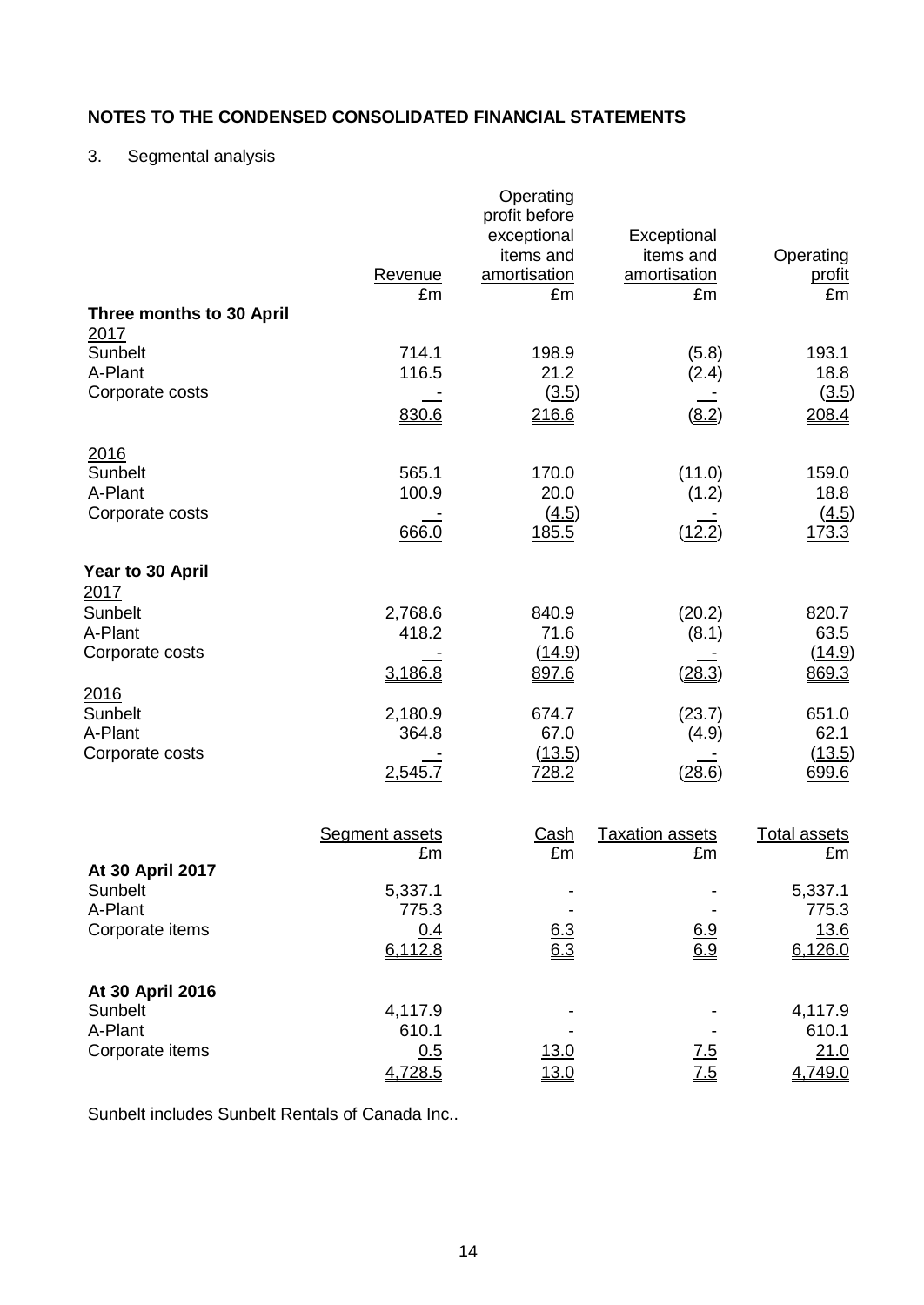4. Operating costs and other income

|                                                |               | 2017                     |         | Before                   | 2016                     |         |
|------------------------------------------------|---------------|--------------------------|---------|--------------------------|--------------------------|---------|
|                                                | <b>Before</b> |                          |         | exceptional<br>items and | Exceptional<br>items and |         |
|                                                | amortisation  | Amortisation             | Total   | amortisation             | amortisation             | Total   |
| Three months to 30 April                       | £m            | £m                       | £m      | £m                       | £m                       | £m      |
| Staff costs:                                   |               |                          |         |                          |                          |         |
| <b>Salaries</b>                                | 176.7         |                          | 176.7   | 147.0                    |                          | 147.0   |
| Social security costs                          | 14.6          |                          | 14.6    | 11.8                     |                          | 11.8    |
| Other pension costs                            | 3.3           |                          | 3.3     | 2.5                      |                          | 2.5     |
|                                                | 194.6         |                          | 194.6   | 161.3                    |                          | 161.3   |
| Used rental equipment sold                     | 49.4          | $\sim$                   | 49.4    | 38.5                     |                          | 38.5    |
| Other operating costs:                         |               |                          |         |                          |                          |         |
| Vehicle costs                                  | 42.0          |                          | 42.0    | 31.3                     |                          | 31.3    |
| Spares, consumables & external repairs         | 34.4          |                          | 34.4    | 28.1                     |                          | 28.1    |
| <b>Facility costs</b>                          | 25.8          |                          | 25.8    | 20.0                     |                          | 20.0    |
| Other external charges                         | 104.3         |                          | 104.3   | 78.4                     | (5.8)                    | 72.6    |
|                                                | 206.5         | $\overline{\phantom{a}}$ | 206.5   | 157.8                    | (5.8)                    | 152.0   |
| Depreciation and amortisation:<br>Depreciation | 163.5         |                          | 163.5   | 122.9                    |                          | 122.9   |
| Amortisation of intangibles                    |               | 8.2                      | 8.2     |                          | 6.0                      | 6.0     |
| Impairment of intangibles                      |               |                          |         |                          | 12.0                     | 12.0    |
|                                                | 163.5         | 8.2                      | 171.7   | 122.9                    | <u>18.0</u>              | 140.9   |
|                                                |               |                          |         |                          |                          |         |
| Year to 30 April                               | 614.0         | 8.2                      | 622.2   | 480.5                    | 12.2                     | 492.7   |
| Staff costs:                                   |               |                          |         |                          |                          |         |
| <b>Salaries</b>                                | 671.5         |                          | 671.5   | 541.4                    |                          | 541.4   |
| Social security costs                          | 52.5          |                          | 52.5    | 42.3                     |                          | 42.3    |
| Other pension costs                            | 12.6          |                          | 12.6    | 9.9                      |                          | 9.9     |
|                                                | 736.6         |                          | 736.6   | 593.6                    |                          | 593.6   |
| Used rental equipment sold                     | <u>126.5</u>  |                          | 126.5   | 143.8                    |                          | 143.8   |
|                                                |               |                          |         |                          |                          |         |
| Other operating costs:                         |               |                          |         |                          |                          |         |
| Vehicle costs                                  | 168.0         |                          | 168.0   | 131.5                    |                          | 131.5   |
| Spares, consumables & external repairs         | 147.7         |                          | 147.7   | 118.6                    |                          | 118.6   |
| <b>Facility costs</b>                          | 94.4          |                          | 94.4    | 73.9                     |                          | 73.9    |
| Other external charges                         | 409.2         |                          | 409.2   | 306.7                    | (5.8)                    | 300.9   |
| Depreciation and amortisation:                 | 819.3         |                          | 819.3   | 630.7                    | (5.8)                    | 624.9   |
| Depreciation                                   | 606.8         |                          | 606.8   | 449.4                    |                          | 449.4   |
| Amortisation of intangibles                    |               | 28.3                     | 28.3    |                          | 22.4                     | 22.4    |
| Impairment of intangibles                      |               |                          |         |                          | 12.0                     | 12.0    |
|                                                | 606.8         | 28.3                     | 635.1   | 449.4                    | <u>34.4</u>              | 483.8   |
|                                                | 2,289.2       | 28.3                     | 2,317.5 | 1,817.5                  | 28.6                     | 1,846.1 |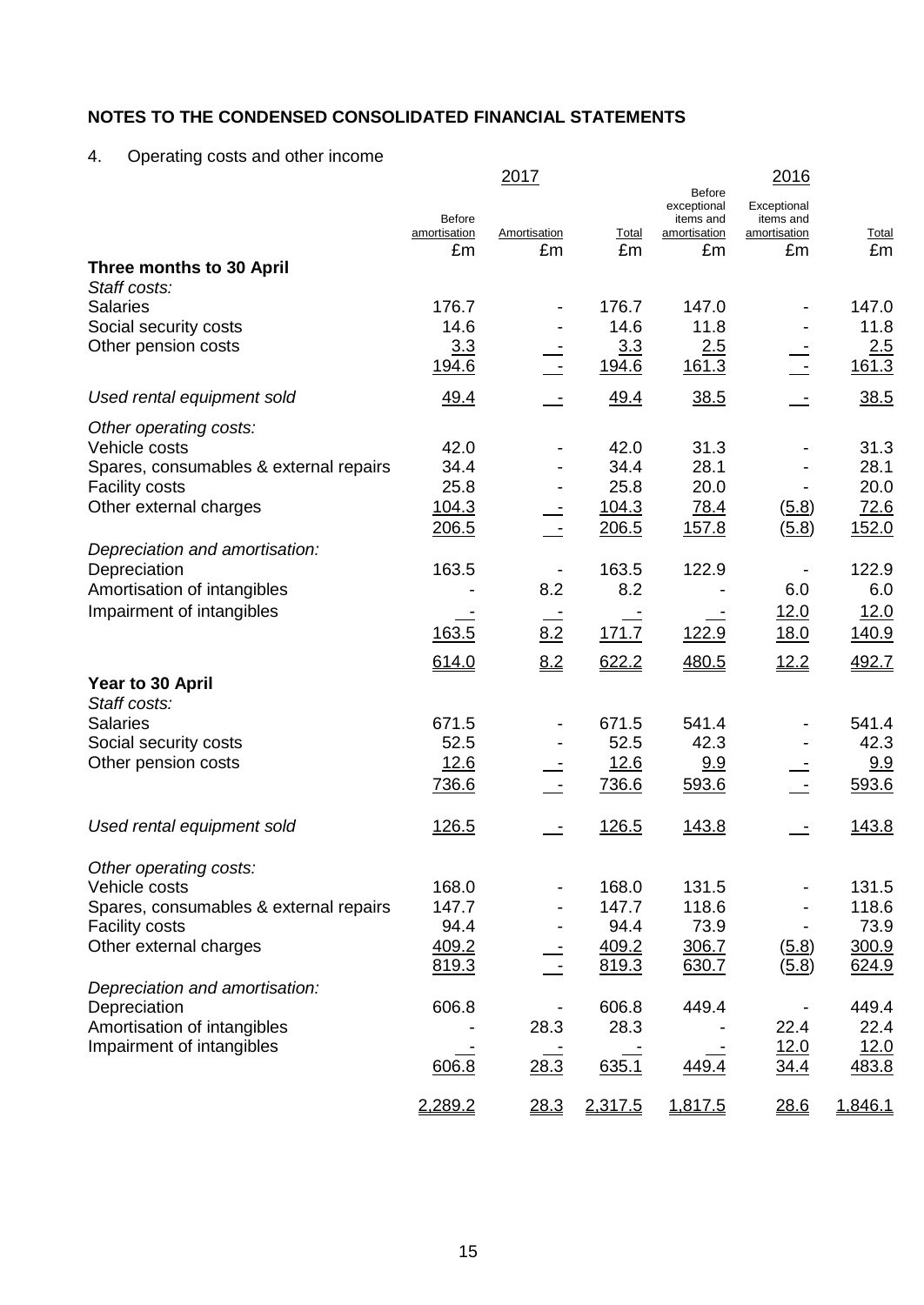#### 5. Exceptional items and amortisation

Exceptional items are those items of financial performance that are material and non-recurring in nature. Amortisation relates to the periodic write-off of intangible assets. The Group believes these items should be disclosed separately within the consolidated income statement to assist in the understanding of the financial performance of the Group. Underlying profit and earnings per share are stated before exceptional items and amortisation of intangibles.

|                                                                                | Three months to<br>30 April |               | Year to<br>30 April |               |
|--------------------------------------------------------------------------------|-----------------------------|---------------|---------------------|---------------|
|                                                                                | <u> 2017</u>                | 2016          | 2017                | 2016          |
|                                                                                | £m                          | £m            | £m                  | £m            |
| Impairment of intangibles<br>Release of provision for contingent consideration |                             | 12.0<br>(5.8) | ۰                   | 12.0<br>(5.8) |
| Amortisation of intangibles                                                    | 8.2                         | 6.0           | 28.3                | <u>22.4</u>   |
|                                                                                | 8.2                         | 12.2          | 28.3                | 28.6          |
| Taxation                                                                       | (2.6)                       | (4.3)         | (9.1)               | <u>(9.6)</u>  |
|                                                                                | 5.6                         | <u>7.9</u>    | <u> 19.2</u>        | <u> 19.0</u>  |

The £12m impairment of intangibles in the prior year relates to acquired customer lists within our Oil & Gas business. The impairment reflected our expectation that revenue from these customers would be much lower than anticipated when the businesses were acquired due to the fall in the oil price and its impact on the oil and gas industry. The £6m release of contingent consideration in the prior year relates to a provision for contingent consideration on acquisitions, which was payable depending on revenue targets. These were expected to be achieved in full. Where this was no longer the case, the excess provision was released. Both these exceptional items were non-cash.

6. Net financing costs

|                                                          | Three months to<br>30 April |              | Year to<br>30 April |                    |
|----------------------------------------------------------|-----------------------------|--------------|---------------------|--------------------|
|                                                          | <u> 2017</u><br>£m          | 2016<br>£m   | <u>2017</u><br>£m   | <u> 2016</u><br>£m |
| Investment income:                                       |                             |              |                     |                    |
| Net interest on the net defined benefit asset            |                             |              | (0.1)               | (0.1)              |
| Interest expense:                                        |                             |              |                     |                    |
| Bank interest payable                                    | 9.6                         | 6.0          | 34.1                | 22.1               |
| Interest payable on second priority senior secured notes | 17.3                        | 15.2         | 66.9                | 57.7               |
| Interest payable on finance leases                       | 0.1                         |              | 0.3                 | 0.3                |
| Non-cash unwind of discount on provisions                | 0.3                         | 0.3          | 0.9                 | 1.1                |
| Amortisation of deferred debt raising costs              | 0.5                         | 0.5          | 2.1                 | <u>1.8</u>         |
| Total interest expense                                   | 27.8                        | 22.0         | 104.3               | 83.0               |
| Net financing costs                                      | <u>27.8</u>                 | <u> 22.0</u> |                     | 82.9               |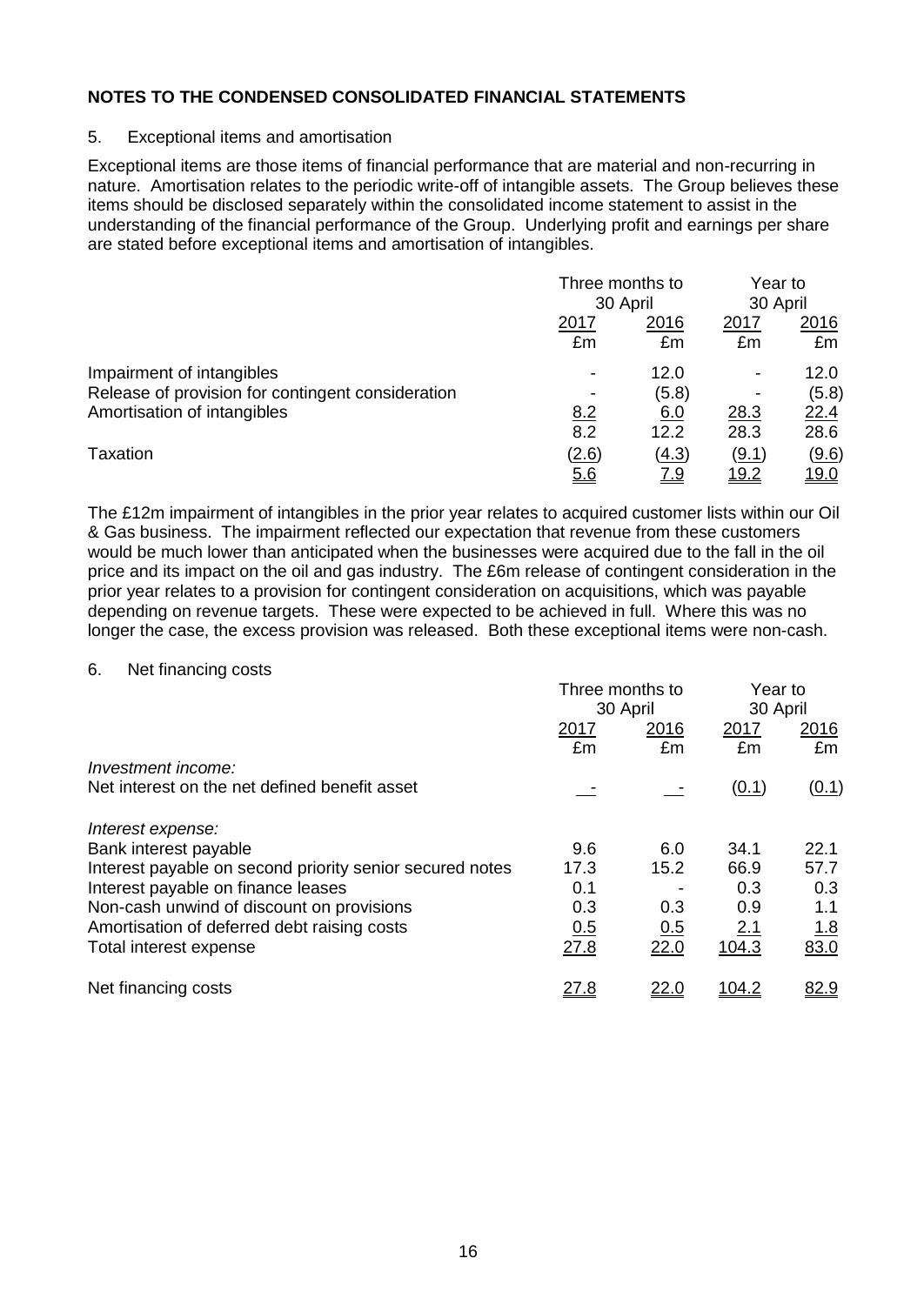7. Taxation

The tax charge for the year has been computed using a tax rate of 39% in North America (2016: 39%) and 20% in the UK (2016: 20%). The blended rate for the Group as a whole is 35% (2016: 34%).

The tax charge of £273.2m (2016: £218.7m) on the underlying profit before taxation of £793.4m (2016: £645.3m) can be explained as follows:

|                                                     |            | Year to 30 April |
|-----------------------------------------------------|------------|------------------|
|                                                     | 2017<br>£m | 2016<br>£m       |
| <b>Current tax</b>                                  |            |                  |
| - current tax on income for the period              | 54.5       | 22.2             |
| - adjustments to prior year                         | (0.1)      | 0.6              |
|                                                     | 54.4       | 22.8             |
| Deferred tax                                        |            |                  |
| - origination and reversal of temporary differences | 215.9      | 195.6            |
| - adjustments to prior year                         | 2.9        | 0.3              |
|                                                     | 218.8      | 195.9            |
| Tax on underlying activities                        | 273.2      | 218.7            |
|                                                     |            |                  |
| Comprising:                                         |            |                  |
| - UK                                                | 16.1       | 17.5             |
| - North America                                     | 257.1      | 201.2            |
|                                                     | 273.2      | 218.Z            |

In addition, the tax credit of £9.1m (2016: £9.6m) on exceptional items and amortisation of £28.3m (2016: £28.6m) consists of a deferred tax credit of £1.6m relating to the UK (2016: £1.0m) and £7.5m (2016: £8.6m) relating to North America.

#### 8. Earnings per share

Basic and diluted earnings per share for the three and twelve months ended 30 April 2017 have been calculated based on the profit for the relevant period and the weighted average number of ordinary shares in issue during that period (excluding shares held by the Company and the ESOT over which dividends have been waived). Diluted earnings per share is computed using the result for the relevant period and the diluted number of shares (ignoring any potential issue of ordinary shares which would be anti-dilutive). These are calculated as follows:

|                                                            |                       | Three months to<br>30 April |                         | Year to<br>30 April   |  |
|------------------------------------------------------------|-----------------------|-----------------------------|-------------------------|-----------------------|--|
|                                                            | <u>2017</u>           | 2016                        | 2017                    | 2016                  |  |
| Profit for the financial period (£m)                       | 120.2                 | 102.2                       | 501.0                   | 407.6                 |  |
| Weighted average number of shares (m) - basic<br>- diluted | <u>497.5</u><br>499.7 | 501.5<br>503.0              | <u>498.7</u><br>500.9   | 501.5<br>503.4        |  |
| Basic earnings per share<br>Diluted earnings per share     | 24.2p<br><u>24.0p</u> | 20.4p<br>20.3p              | <u>100.5p</u><br>100.0p | 81.3p<br><u>81.0p</u> |  |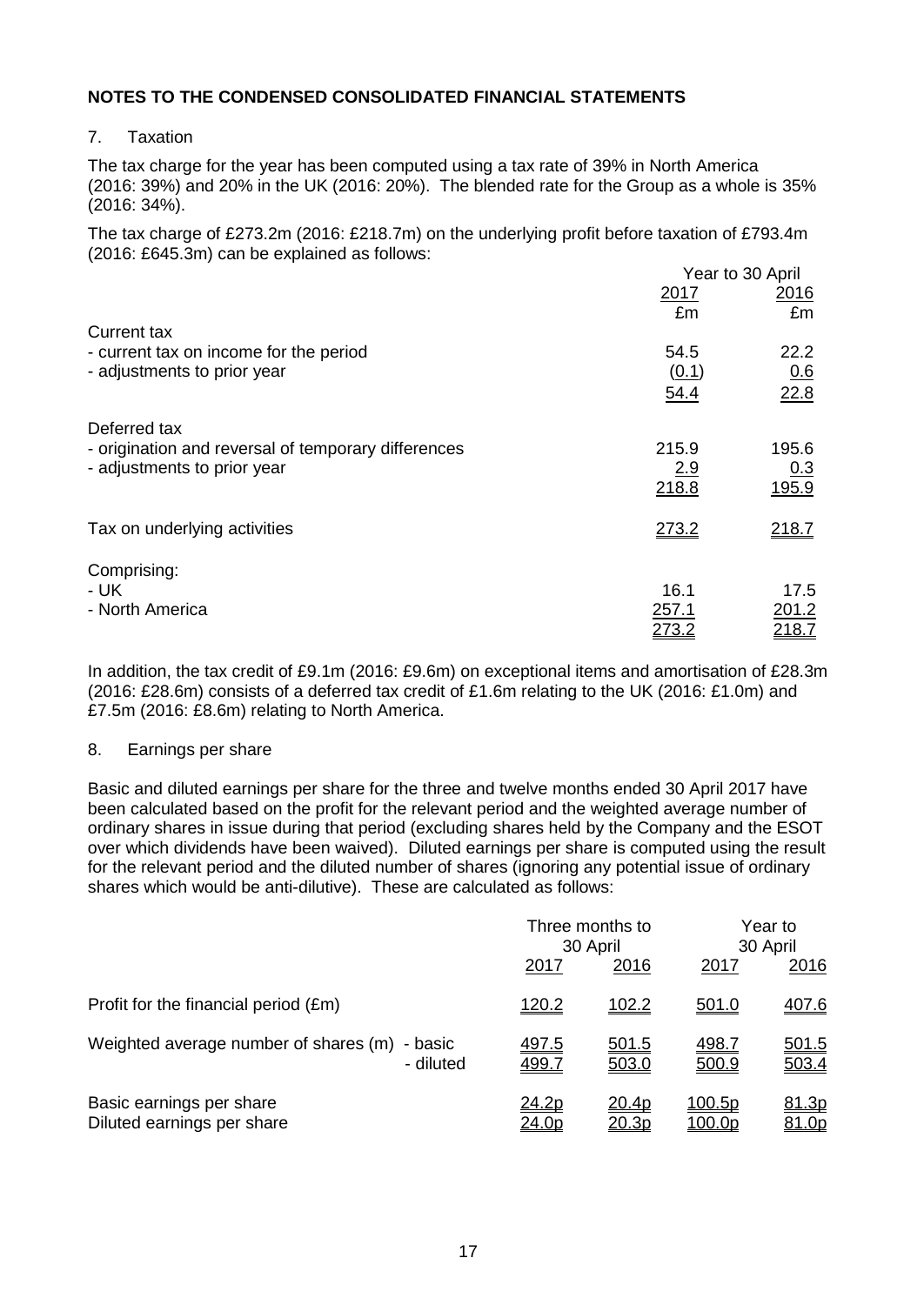#### 8. Earnings per share (continued)

Underlying earnings per share (defined in any period as the earnings before exceptional items and amortisation of intangibles for that period divided by the weighted average number of shares in issue in that period) may be reconciled to the basic earnings per share as follows:

|                                                                                                                                       | Three months to<br>30 April                  |                                         | Year to<br>30 April                       |                                  |
|---------------------------------------------------------------------------------------------------------------------------------------|----------------------------------------------|-----------------------------------------|-------------------------------------------|----------------------------------|
|                                                                                                                                       | 2017                                         | 2016                                    | 2017                                      | 2016                             |
| Basic earnings per share<br>Amortisation of intangibles and exceptional items<br>Tax on amortisation<br>Underlying earnings per share | 24.2p<br>1.7 <sub>p</sub><br>(0.6p)<br>25.3p | 20.4p<br>2.4p<br>(0.8p)<br><u>22.0p</u> | 100.5p<br>5.7p<br>(1.9p)<br><u>104.3p</u> | 81.3p<br>5.7p<br>(1.9p)<br>85.1p |

#### 9. Dividends

During the year, a final dividend in respect of the year ended 30 April 2016 of 18.5p (2015: 12.25p) per share and an interim dividend for the year ended 30 April 2017 of 4.75p (2016: 4.0p) were paid to shareholders costing £116.1m (2016: £81.5m).

In addition, the directors are proposing a final dividend in respect of the year ended 30 April 2017 of 22.75p (2016: 18.5p) per share which will absorb £113m of shareholders' funds, based on the 497m shares qualifying for dividend at 12 June 2017. Subject to approval by shareholders, it will be paid on 15 September 2017 to shareholders who are on the register of members on 18 August 2017.

#### 10. Property, plant and equipment

|                                                       | 2017           |              |             | 2016           |
|-------------------------------------------------------|----------------|--------------|-------------|----------------|
|                                                       | Rental         |              | Rental      |                |
|                                                       | equipment      | <u>Total</u> | equipment   | <u>Total</u>   |
| Net book value                                        | £m             | £m           | £m          | £m             |
| At 1 May                                              | 3,246.9        | 3,588.8      | 2,534.2     | 2,811.1        |
| Exchange difference                                   | 370.8          | 406.7        | 99.4        | 109.2          |
| <b>Reclassifications</b>                              | (1.8)          |              | (1.7)       |                |
| Additions                                             | 983.2          | 1,085.6      | 1,126.6     | 1,240.0        |
| Acquisitions                                          | 153.6          | 162.1        | 27.4        | 29.4           |
| <b>Disposals</b>                                      | (125.1)        | (131.8)      | (145.3)     | (151.5)        |
| Depreciation                                          | <u>(534.8)</u> | (606.8)      | (393.7)     | (449.4)        |
| At 30 April                                           | 4,092.8        | 4,504.6      | 3,246.9     | 3,588.8        |
| <b>Borrowings</b><br>11.                              |                |              |             |                |
|                                                       |                |              | 30 April    | 30 April       |
|                                                       |                |              | <u>2017</u> | 2016           |
|                                                       |                |              | £m          | £m             |
| <b>Current</b>                                        |                |              |             |                |
| Finance lease obligations                             |                |              | 2.6         | 2.5            |
| <b>Non-current</b>                                    |                |              |             |                |
| First priority senior secured bank debt               |                |              | 1,449.2     | 1,055.2        |
| Finance lease obligations                             |                |              | 1.8         | 2.9            |
| 6.5% second priority senior secured notes, due 2022   |                |              | 699.4       | 618.2          |
| 5.625% second priority senior secured notes, due 2024 |                |              | 381.0       | 335.9          |
|                                                       |                |              | 2,531.4     | <u>2.012.2</u> |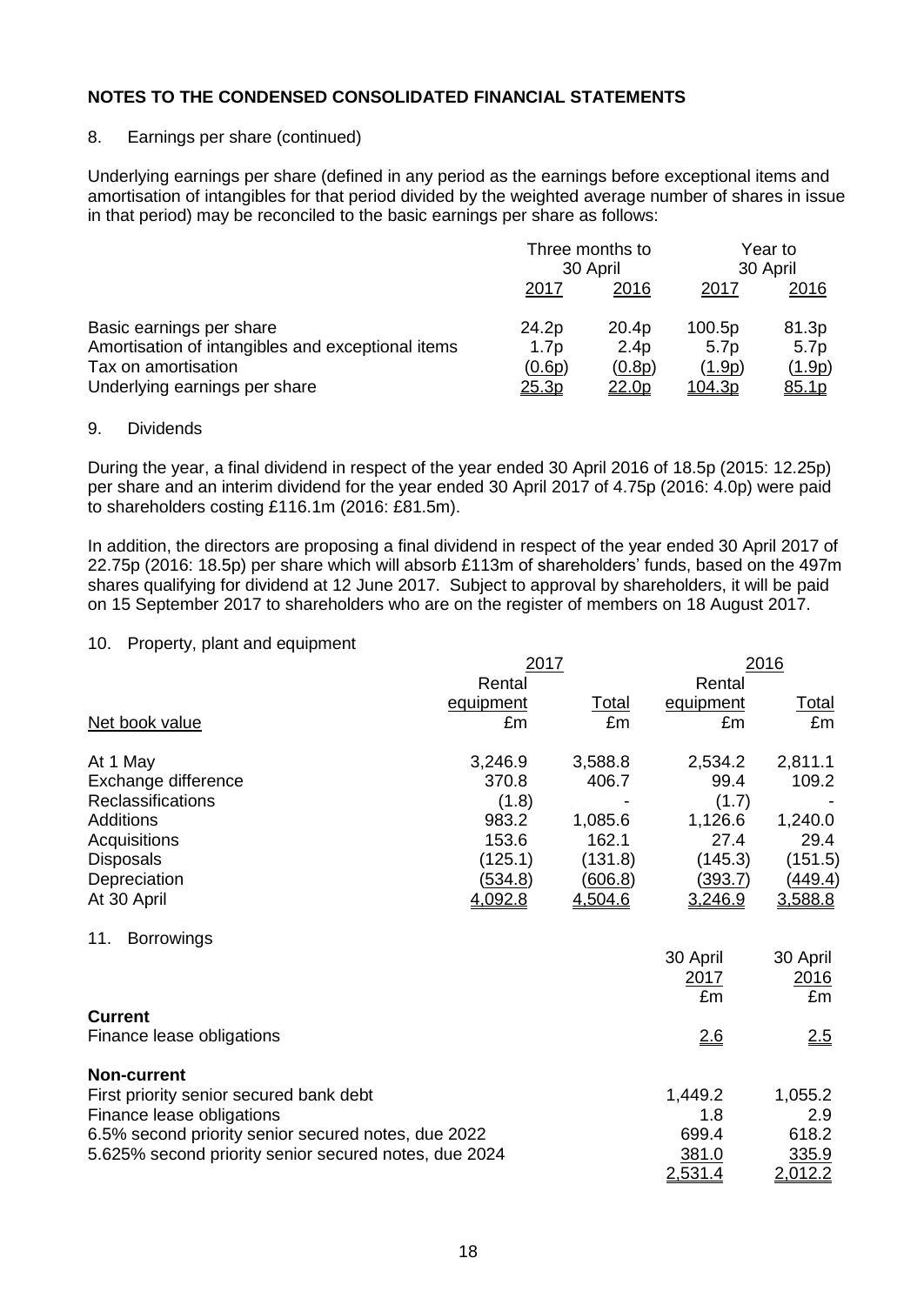## 11. Borrowings (continued)

The senior secured bank debt and the senior secured notes are secured by way of, respectively, first and second priority fixed and floating charges over substantially all the Group's property, plant and equipment, inventory and trade receivables.

Our asset-based senior bank facility was increased to \$3.1bn in December 2016 and remains committed until July 2020. Other terms and conditions remained unchanged. The \$900m 6.5% senior secured notes mature in July 2022, whilst the \$500m 5.625% senior secured notes mature in October 2024. Our debt facilities therefore remain committed for the long term, with an average of four years remaining. The weighted average interest cost of these facilities (including non-cash amortisation of deferred debt raising costs) is approximately 4%. The terms of the \$900m and \$500m senior secured notes are such that financial performance covenants are only measured at the time new debt is raised.

There is one financial performance covenant under the first priority senior bank facility. That is, the fixed charge ratio (comprising LTM EBITDA before exceptional items less LTM net capital expenditure paid in cash over the sum of scheduled debt repayments plus cash interest, cash tax payments and dividends paid in the last twelve months) which must be equal to or greater than 1.0. This covenant does not apply when availability exceeds \$310m. As a matter of good practice, we calculate the covenant ratio each quarter. At 30 April 2017, the fixed charge ratio exceeded the covenant requirement.

At 30 April 2017, availability under the senior secured bank facility was \$1,305m (\$1,126m at 30 April 2016), with an additional \$1,565m of suppressed availability, meaning that the covenant did not apply at 30 April 2017 and is unlikely to apply in forthcoming quarters.

## Fair value of financial instruments

At 30 April 2017, the Group had no derivative financial instruments.

With the exception of the Group's second priority senior secured notes, the carrying value of nonderivative financial assets and liabilities is considered to materially equate to their fair value.

The carrying value of the second priority senior secured notes due 2022, excluding deferred debtraising costs, was £708m at 30 April 2017 (£627m at 30 April 2016), while the fair value was £735m (£661m at 30 April 2016). The carrying value of the second priority senior secured notes due 2024, excluding deferred debt raising costs, was £386m at 30 April 2017 (£341m at 30 April 2016) while the fair value was £414m (£353m at 30 April 2016). The fair value of the second priority senior secured notes has been calculated using quoted market prices at 30 April 2017.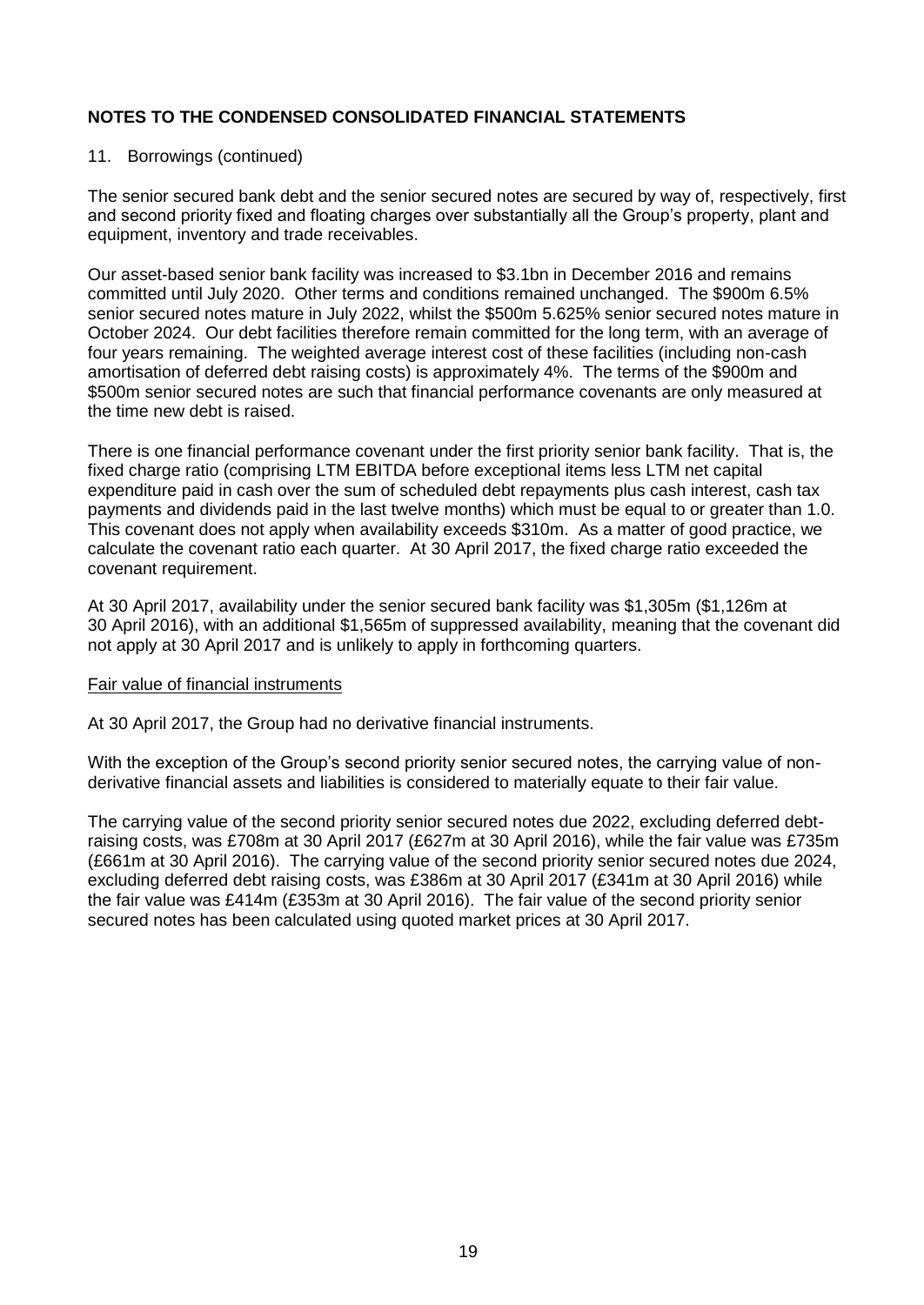## 12. Share capital

Ordinary shares of 10p each:

|                       | 2017          | 2016        | 2017        | <u> 2016</u> |
|-----------------------|---------------|-------------|-------------|--------------|
|                       | <b>Number</b> | Number      | £m          | £m           |
| Issued and fully paid | 499,225,712   | 553,325,554 | <u>49.9</u> | <u>55.3</u>  |

During the period, the Company purchased 4.1m ordinary shares at a total cost of £48m under the share buyback programme announced in June 2016. Following the purchase of these shares, the Company held 54m (2016: 50m) shares in treasury. These shares were cancelled in March 2017. At 30 April 2017, 1.7m shares (2016: 1.8m) were held by the Company's Employee Share Ownership Trust.

#### 13. Notes to the cash flow statement

|                                                            |         | Year to 30 April |
|------------------------------------------------------------|---------|------------------|
|                                                            | 2017    | 2016             |
|                                                            | £m      | £m               |
| Cash flow from operating activities<br>a)                  |         |                  |
| Operating profit before exceptional items and amortisation | 897.6   | 728.2            |
| Depreciation                                               | 606.8   | 449.4            |
| EBITDA before exceptional items                            | 1,504.4 | 1,177.6          |
| Profit on disposal of rental equipment                     | (35.6)  | (47.4)           |
| Profit on disposal of other property, plant and equipment  | (0.1)   | (1.4)            |
| Decrease/(increase) in inventories                         | 6.5     | (15.1)           |
| Increase in trade and other receivables                    | (56.9)  | (36.8)           |
| Increase/(decrease) in trade and other payables            | 20.2    | (10.9)           |
| Exchange differences                                       |         | (0.1)            |
| Other non-cash movements                                   | 5.7     | 4.7              |
| Cash generated from operations before exceptional items    |         |                  |
| and changes in rental equipment                            | نـ444.  | 1. <u>070.6</u>  |

#### b) Analysis of net debt

Net debt consists of total borrowings less cash and cash equivalents. Borrowings exclude accrued interest. Foreign currency denominated balances are retranslated to pounds sterling at rates of exchange ruling at the balance sheet date.

|                          | 1 May          | Exchange     | Debt                     | Cash          | Non-cash   | 30 April       |
|--------------------------|----------------|--------------|--------------------------|---------------|------------|----------------|
|                          | 2016           | movement     | acquired                 | flow          | movements  | 2017           |
|                          | £m             | £m           | £m                       | £m            | £m         | £m             |
| Cash                     | (13.0)         | (0.5)        | $\overline{\phantom{a}}$ | 7.2           |            | (6.3)          |
| Debt due within one year | 2.5            |              | 7.2                      | (9.0)         | 1.9        | 2.6            |
| Debt due after one year  | 2,012.2        | 228.9        | 14.1                     | 274.8         | <u>1.4</u> | 2,531.4        |
| Total net debt           | <u>2,001.7</u> | <u>228.4</u> | <u>21.3</u>              | <u> 273.0</u> | <u>3.3</u> | <u>2,527.7</u> |

Details of the Group's cash and debt are given in the Review of Fourth Quarter, Balance Sheet and Cash Flow accompanying these condensed consolidated financial statements.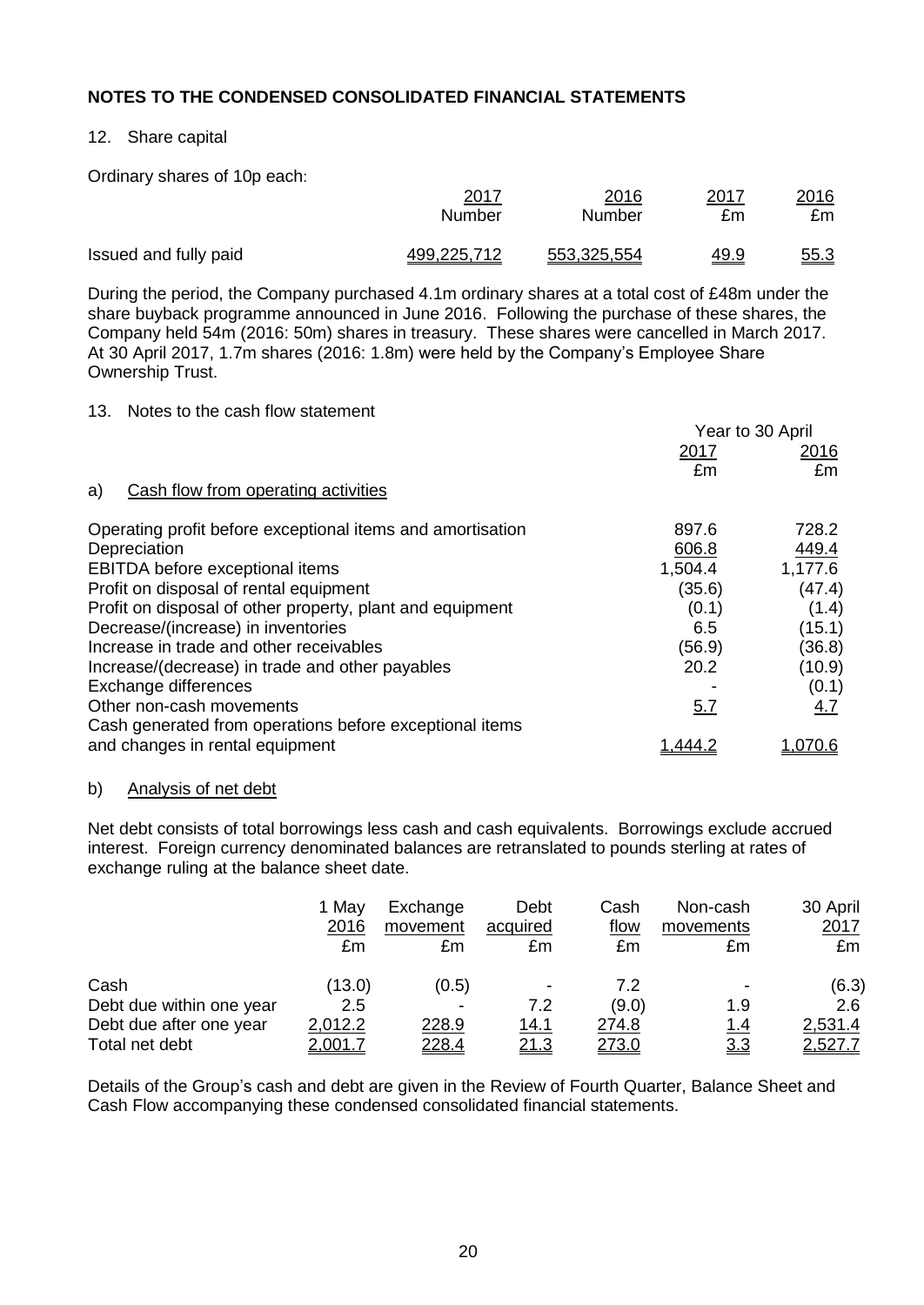- 13. Notes to the cash flow statement (continued)
- c) Acquisitions

|                              | Year to 30 April |      |  |
|------------------------------|------------------|------|--|
|                              | 2017             | 2016 |  |
|                              | £m               | £m   |  |
| Cash consideration paid:     |                  |      |  |
| - acquisitions in the period | 414.0            | 64.9 |  |
| - contingent consideration   | <u>7.1</u>       | 3.5  |  |
|                              |                  | 68.4 |  |

During the year, 15 acquisitions were made with cash paid of £414m (2016: £65m), after taking account of net cash acquired of £5m. Further details are provided in note 14.

Contingent consideration of £7m (2016: £3m) was paid relating to prior year acquisitions.

## 14. Acquisitions

During the year, the following acquisitions were completed:

- (i) On 2 May 2016 Sunbelt acquired the business and assets of I & L Rentals, LLC ('I & L') for a cash consideration of £46m (\$67m). I & L is a general equipment rental business in Hawaii.
- (ii) On 20 May 2016 Sunbelt acquired the business and assets of LoadBanks of America ('LBA'), a division of Austin Welder & Generator Services, Inc. for a cash consideration of £4m (\$6m). LBA provides testing solutions for power systems.
- (iii) On 20 May 2016 A-Plant acquired the entire issued share capital of Mather & Stuart Limited ('Mather & Stuart') for a cash consideration of £11m and acquired debt of £3m. Mather & Stuart is a temporary power rental business.
- (iv) On 6 June 2016 Sunbelt acquired the business and assets of Portable Rental Solutions, Inc. and One Source Cooling, LLC (collectively 'PRS') for a cash consideration of £7m (\$11m). PRS is a temporary heating and cooling business in Texas.
- (v) On 12 August 2016 Sunbelt acquired certain business and assets of CanSource Direct Inc. and CSL Safety Training Ltd. (together 'CSD') for an aggregate cash consideration of £5m (C\$9m). CSD is an aerial work platform rental business in Alberta, Canada.
- (vi) On 24 August 2016 Sunbelt acquired the rental business and assets of Tower Tech, Inc. ('Tower Tech') for a cash consideration of £10m (\$13m). Tower Tech is a cooling solutions business in Oklahoma.
- (vii) On 27 September 2016 A-Plant acquired the entire issued share capital of Tool and Engineering Services Limited ('TES') for a cash consideration of £1m. TES is a welding equipment rental business.
- (viii) On 6 October 2016 Sunbelt acquired certain business and assets of the Post Falls branch of BlueLine Rental, LLC ('Post Falls') for a cash consideration of £3m (\$4m). Post Falls is a general equipment rental business in Idaho.
- (ix) On 12 October 2016 A-Plant acquired the entire issued share capital of Lion Trackhire Limited ('Lion') for a cash consideration of £22m. Including acquired debt, the total consideration was £38m. Lion provides temporary access solutions to the events and industrial sectors.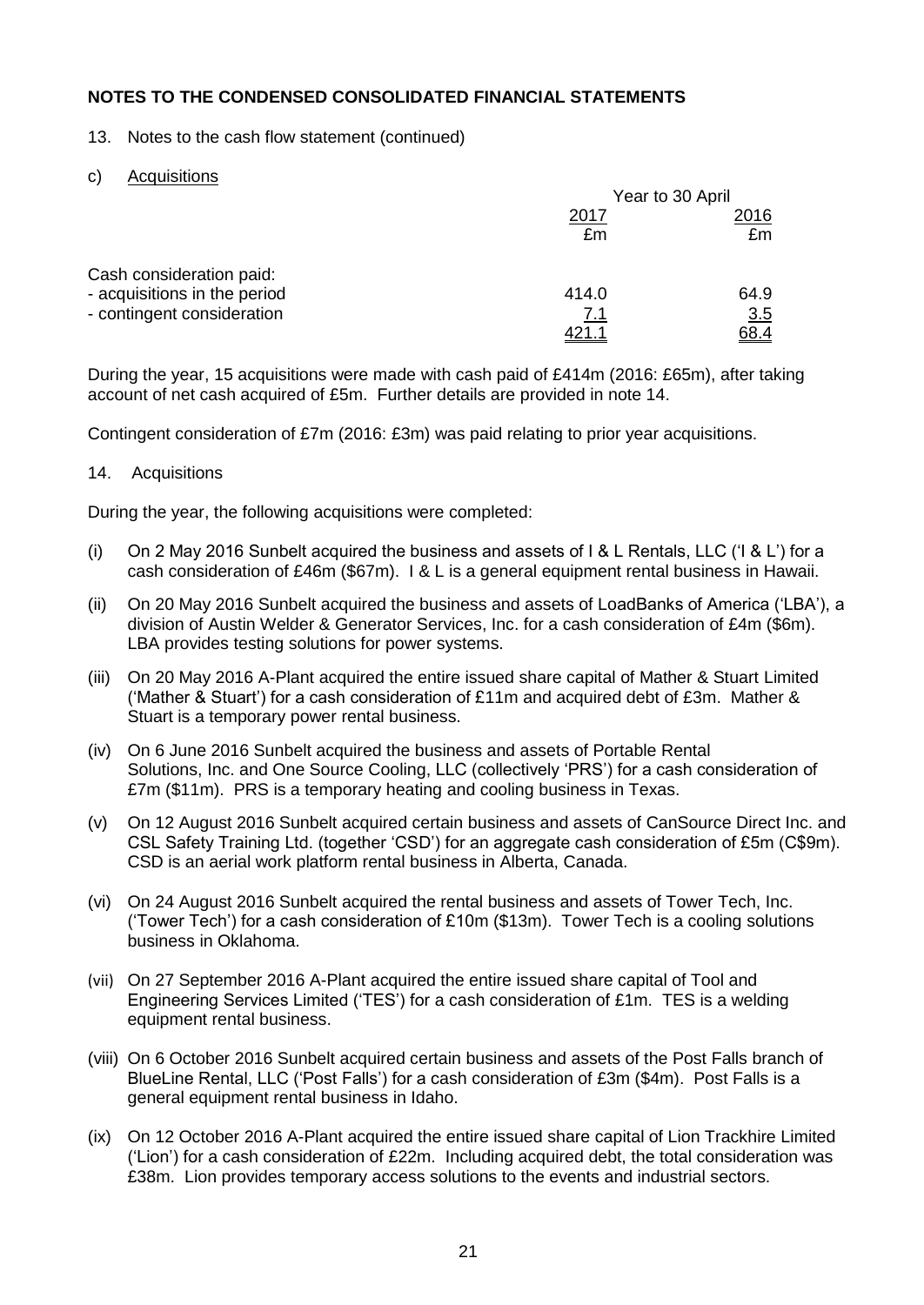- 14. Acquisitions (continued)
- (x) On 12 October 2016 Sunbelt acquired the business and assets of Rick's Action Rental, LLC ('RAR') for a cash consideration of £0.3m (\$0.4m). RAR is a general equipment rental business in Michigan.
- (xi) On 31 October 2016 A-Plant acquired the entire issued share capital of Opti-cal Survey Equipment Limited ('Opti-cal') for an initial cash consideration of £11m, with contingent consideration of up to £3m payable over the next two years. Opti-cal is a survey equipment business.
- (xii) On 18 November 2016 Sunbelt acquired the business and assets of four branches of BlueLine Rental, LLC in New Mexico and El Paso, Texas for a cash consideration of £22m (\$27m). These are general equipment rental businesses.
- (xiii) On 17 January 2017 Sunbelt acquired the business and assets of Arsenal Equipment Rentals, LLC ('Arsenal') for a cash consideration of £31m (\$39m). Arsenal is a general equipment rental business in California.
- (xiv) On 31 March 2017, Sunbelt acquired the entire issued share capital of Pride Equipment Corporation and Pride Corporation (together 'Pride') for an aggregate cash consideration of £222m (\$277m). Estimated additional consideration of £9m (\$11m) is expected to become payable later in 2017 by way of tax equalisation. Pride is an aerial work platform rental business in New York.
- (xv) On 26 April 2017, Sunbelt acquired the business and assets of Van's Equipment Denver, LLC and Van's Equipment South, LLC for a cash consideration of £19m (\$25m). These are general equipment rental businesses.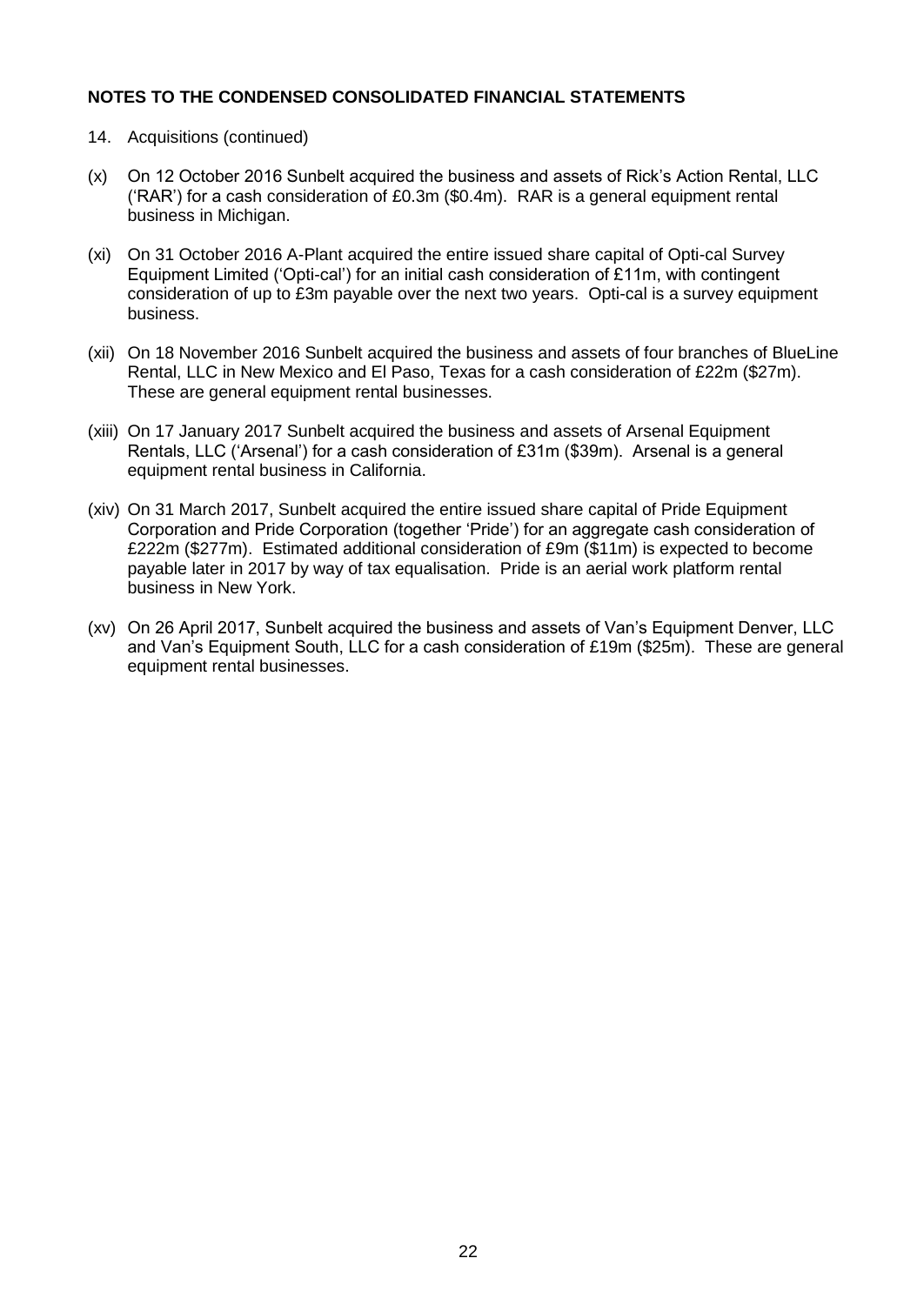#### 14. Acquisitions (continued)

The following table sets out the fair value of the identifiable assets and liabilities acquired by the Group. The fair values have been determined provisionally at the balance sheet date.

|                                                             | Fair value<br>to Group<br>£m |
|-------------------------------------------------------------|------------------------------|
| Net assets acquired                                         |                              |
| Trade and other receivables                                 | 24.9                         |
| Inventory                                                   | 4.1                          |
| Property, plant and equipment                               |                              |
| - rental equipment                                          | 153.6                        |
| - other assets                                              | 8.5                          |
| Creditors                                                   | (12.5)                       |
| Debt                                                        | (21.3)                       |
| Current tax                                                 | (0.9)                        |
| Deferred tax                                                | (4.7)                        |
| Intangible assets (non-compete                              |                              |
| agreements and customer relationships)                      | <u>100.8</u>                 |
|                                                             | 252.5                        |
| Consideration:                                              |                              |
| - cash paid and due to be paid (net of cash acquired)       | 416.1                        |
| - contingent consideration payable in cash                  | 2.8                          |
| - deferred consideration (tax equalisation) payable in cash | 9.1                          |
|                                                             | 428.0                        |
| Goodwill                                                    | <u> 175.5</u>                |

The goodwill arising can be attributed to the key management personnel and workforce of the acquired businesses and to the synergies and other benefits the Group expects to derive from the acquisitions. The synergies and other benefits include elimination of duplicate costs, improving utilisation of the acquired rental fleet, using the Group's financial strength to invest in the acquired business and drive improved returns through a semi-fixed cost base and the application of the Group's proprietary software to optimise revenue opportunities. £149m of the goodwill is expected to be deductible for income tax purposes.

The fair value of trade receivables at acquisition was £25m. The gross contractual amount for trade receivables due was £26m, net of a £1m provision for debts which may not be collected.

Due to the operational integration of acquired businesses with Sunbelt and A-Plant post acquisition, in particular due to the merger of some stores, the movement of rental equipment between stores and investment in the rental fleet, it is not practical to report the revenue and profit of the acquired businesses post acquisition. On an annual basis they generate approximately £170m of revenue.

The revenue and operating profit of these acquisitions from 1 May 2016 to their date of acquisition was not material.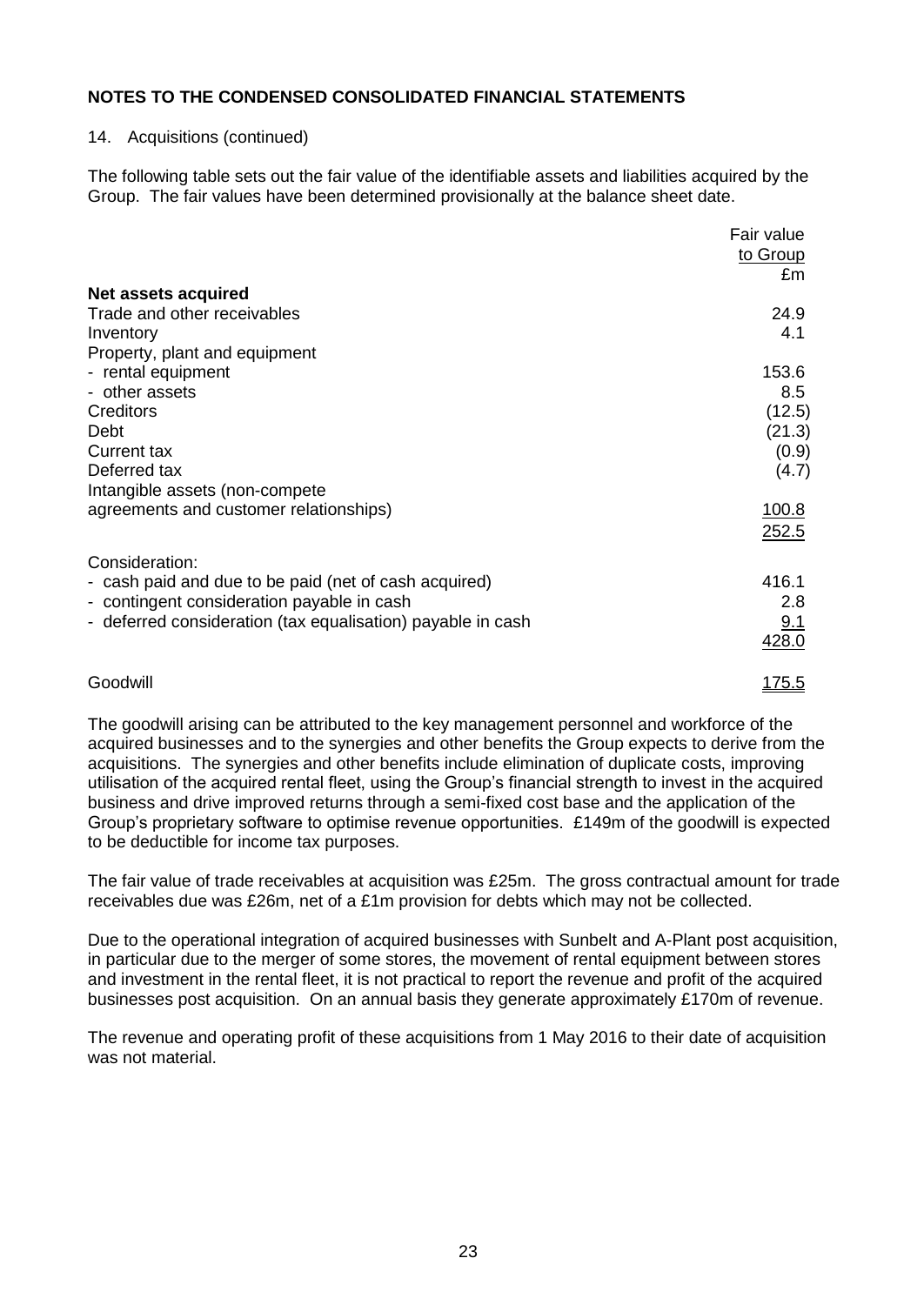#### 15. Contingent liabilities

The Group is subject to periodic legal claims in the ordinary course of its business, none of which is expected to have a material impact on the Group's financial position.

16. Events after the balance sheet date

Since the balance sheet date, the Group has completed four acquisitions as follows:

- (i) On 5 May 2017, Sunbelt acquired the business and assets of Noble Rents, Inc. ('Noble') for a cash consideration of £26m (\$34m). Noble is a general equipment rental business in California.
- (ii) On 22 May 2017, Sunbelt acquired the business and assets of RGR Equipment, LLC ('RGR') for a cash consideration of £45m (\$58m). RGR is an aerial work platform rental business in Missouri.
- (iii) On 31 May 2017, A-Plant acquired the entire share capital of Plantfinder (Scotland) Limited and the business and assets of Clyde Security Containers Limited (together 'Plantfinder') for a cash consideration of £24m. Plantfinder is an aerial work platform rental business.
- (iv) On 1 June 2017, Sunbelt acquired the business and assets of MSP Equipment Rentals, Inc. ('MSP') for a cash consideration of £18m (\$23m). MSP is an aerial work platform rental business in Delaware.

The initial accounting for these acquisitions is incomplete. Had the acquisitions taken place on 1 May 2016, their contribution to revenue and operating profit would not have been material.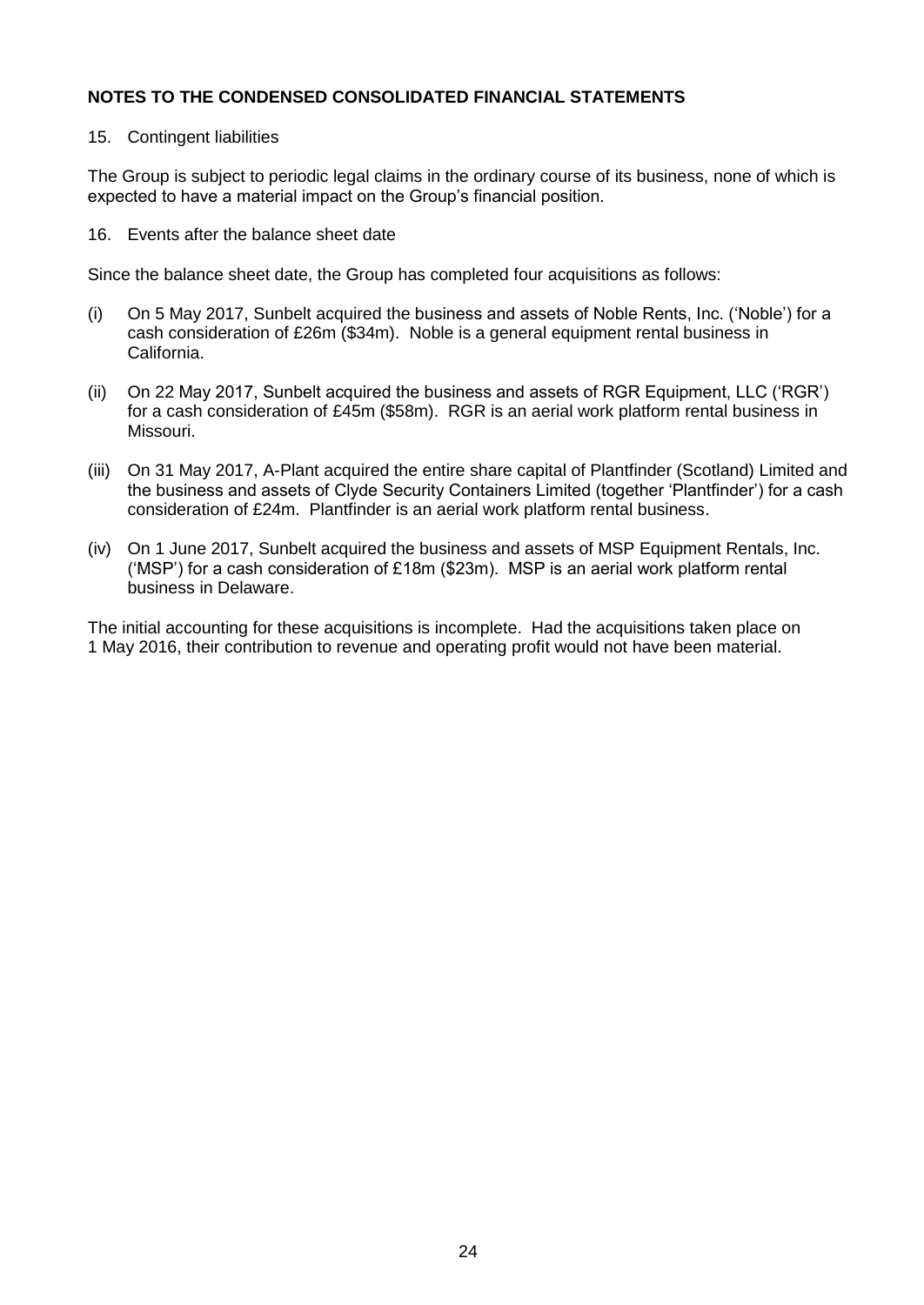# **REVIEW OF FOURTH QUARTER, BALANCE SHEET AND CASH FLOW**

# **Fourth quarter**

|                                                                                            | Revenue                 |                         | <b>EBITDA</b>                   |                                 | Operating profit                |                                                       |
|--------------------------------------------------------------------------------------------|-------------------------|-------------------------|---------------------------------|---------------------------------|---------------------------------|-------------------------------------------------------|
|                                                                                            | 2017                    | 2016                    | 2017                            | 2016                            | 2017                            | 2016                                                  |
| Sunbelt in \$m                                                                             | 893.8                   | 808.6                   | 426.6                           | 393.4                           | 248.0                           | 242.8                                                 |
| Sunbelt in £m<br>A-Plant<br>Group central costs                                            | 714.1<br>116.5<br>830.6 | 565.1<br>100.9<br>666.0 | 341.3<br>42.3<br>(3.5)<br>380.1 | 274.8<br>38.1<br>(4.5)<br>308.4 | 199.0<br>21.2<br>(3.6)<br>216.6 | 170.0<br>20.0<br>(4.5)<br>185.5                       |
| Net financing costs<br>Profit before exceptional items,                                    |                         |                         |                                 |                                 | (27.8)                          | (22.0)                                                |
| amortisation and tax<br><b>Exceptional items</b><br>Amortisation<br>Profit before taxation |                         |                         |                                 |                                 | 188.8<br>(8.2)<br>180.6         | 163.5<br>(6.2)<br>$\underline{(6.0)}$<br><u>151.3</u> |
| <b>Margins</b><br><b>Sunbelt</b><br>A-Plant<br>Group                                       |                         |                         | 47.7%<br>36.3%<br>45.8%         | 48.7%<br>37.8%<br>46.3%         | 27.7%<br>18.2%<br>26.1%         | 30.0%<br>19.9%<br>27.9%                               |

Group revenue increased 25% to £831m in the fourth quarter (2016: £666m) with strong growth in both businesses, and the benefit of weaker sterling. This revenue growth, combined with continued focus on operational efficiency, generated underlying profit before tax of £189m (2016: £163m).

As for the year, the Group's growth was driven by strong same-store growth supplemented by greenfield openings and bolt-on acquisitions. Sunbelt's revenue growth for the quarter can be analysed as follows:

|                                                |        | <u>\$m</u>  |
|------------------------------------------------|--------|-------------|
| 2016 rental only revenue                       |        | 559         |
| Same-stores (in existence at 1 February 2016)  | $+7%$  | 37          |
| Bolt-ons and greenfields since 1 February 2016 | $+5%$  | 33          |
| 2017 rental only revenue                       | $+12%$ | 629         |
| Ancillary revenue                              | $+3%$  | <u> 164</u> |
| 2017 rental revenue                            | $+10%$ | 793         |
| Sales revenue                                  | $+12%$ | <u> 101</u> |
| 2017 total revenue                             | $+11%$ | 894         |

Our same-store growth of 7% is about double that of the rental market as we continue to take market share. In addition, bolt-ons and greenfields have contributed a further 5% growth as we execute our long-term structural growth strategy of expanding our geographic footprint and our specialty businesses. Rental only revenue growth of 12% was driven by an increase in fleet on rent.

A-Plant continues to perform well and delivered rental only revenue up 10% at £77m (2016: £70m) in the quarter. This reflected increased fleet on rent. Total rental revenue increased 13% to £93m (2016: £83m).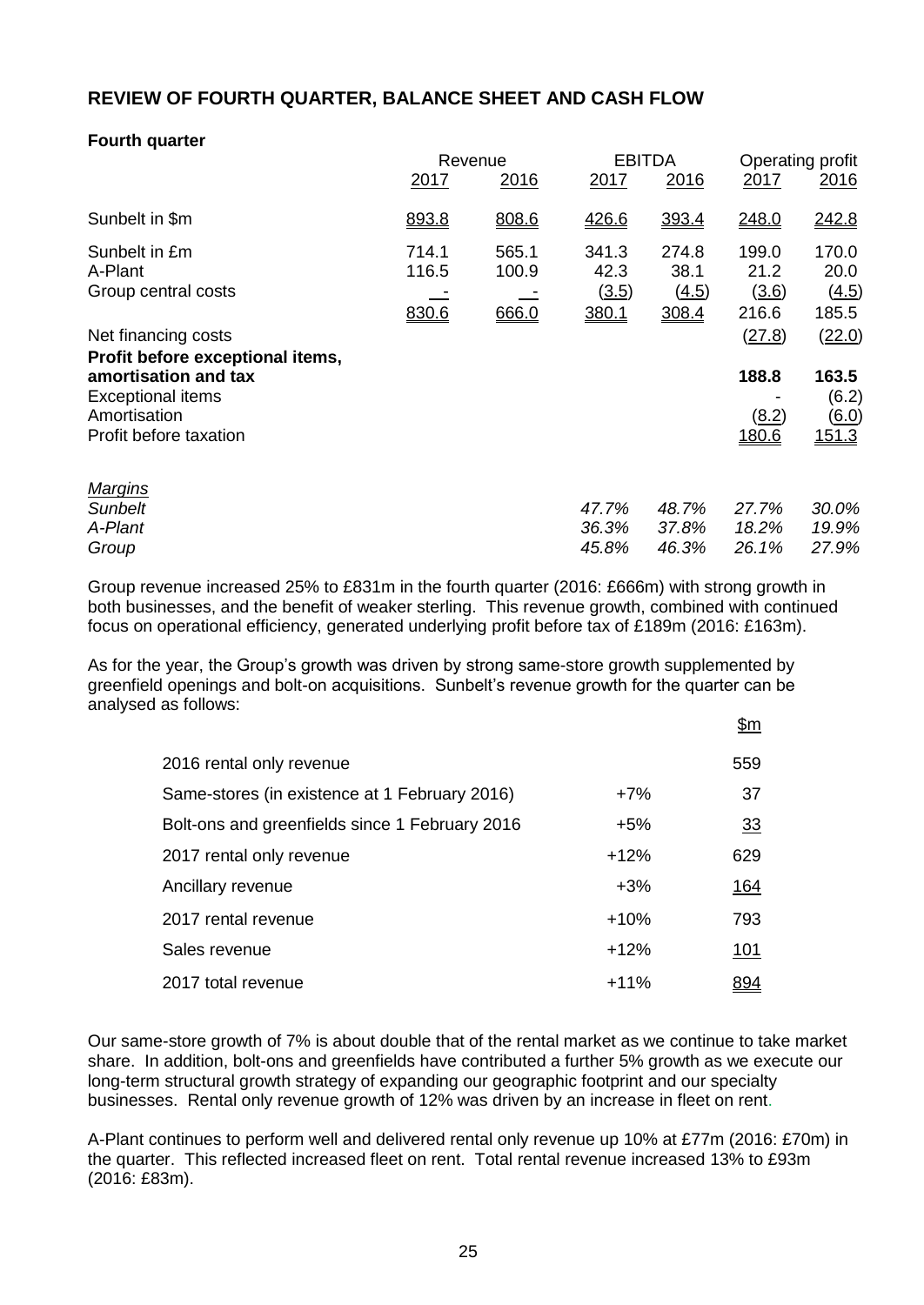Group operating profit increased 17% to £217m (2016: £186m). Net financing costs increased to £28m (2016: £22m) reflecting the higher level of debt in the period and the impact of weaker sterling. As a result, Group profit before exceptional items, amortisation and taxation was £189m (2016: £163m). After amortisation of £8m, the statutory profit before taxation was £181m (2016: £151m).

#### **Balance sheet**

#### Fixed assets

Capital expenditure in the year totalled £1,086m (2016: £1,240m) with £983m invested in the rental fleet (2016: £1,127m). Expenditure on rental equipment was 91% of total capital expenditure with the balance relating to the delivery vehicle fleet, property improvements and IT equipment. Capital expenditure by division was:

|                                                         | Replacement | 2017<br>Growth | Total   | 2016<br>Total |
|---------------------------------------------------------|-------------|----------------|---------|---------------|
|                                                         |             |                |         |               |
| Sunbelt in \$m                                          | 402.9       | 656.8          | 1,059.7 | 1,442.7       |
| Sunbelt in £m                                           | 311.4       | 507.7          | 819.1   | 984.8         |
| A-Plant                                                 | 74.0        | 90.1           | 164.1   | 141.8         |
| Total rental equipment                                  | 385.4       | 597.8          | 983.2   | 1,126.6       |
| Delivery vehicles, property improvements & IT equipment |             |                | 102.4   | 113.4         |
| <b>Total additions</b>                                  |             |                | 1,085.6 | 1,240.0       |

In a strong North American rental market, \$657m of rental equipment capital expenditure was spent on growth while, with a lower replacement need, only \$403m was invested in replacement of existing fleet. The growth proportion is estimated on the basis of the assumption that replacement capital expenditure in any period is equal to the original cost of equipment sold.

The average age of the Group's serialised rental equipment, which constitutes the substantial majority of our fleet, at 30 April 2017 was 29 months (2016: 25 months) on a net book value basis. Sunbelt's fleet had an average age of 29 months (2016: 25 months) while A-Plant's fleet had an average age of 29 months (2016: 27 months).

|                          | 30 April 2017         | Rental fleet at original cost<br>30 April 2016 | LTM average           | LTM rental<br>revenue        | <b>LTM</b><br>dollar<br>utilisation | LTM<br>physical<br>utilisation |
|--------------------------|-----------------------|------------------------------------------------|-----------------------|------------------------------|-------------------------------------|--------------------------------|
| Sunbelt in \$m           | 6,562                 | 5,663                                          | 6,163                 | 3,283                        | 53%                                 | <u>71%</u>                     |
| Sunbelt in £m<br>A-Plant | 5,072<br>774<br>5,846 | 3,866<br>615<br>4,481                          | 4,764<br>712<br>5,476 | 2,536<br>365<br><u>2,901</u> | 53%<br>51%                          | 71%<br>69%                     |

Dollar utilisation is defined as rental revenue divided by average fleet at original (or 'first') cost and, measured over the last twelve months to 30 April 2017, was 53% at Sunbelt (2016: 56%) and 51% at A-Plant (2016: 52%). The reduction in Sunbelt reflects the drag effect of yield, greenfield openings and acquisitions and the increased cost of fleet. Physical utilisation is time based utilisation, which is calculated as the daily average of the original cost of equipment on rent as a percentage of the total value of equipment in the fleet at the measurement date. Measured over the last twelve months to 30 April 2017, average physical utilisation at Sunbelt was 71% (2016: 70%) and 69% at A-Plant (2016: 68%). At Sunbelt, physical utilisation is measured for equipment with an original cost in excess of \$7,500 which comprised approximately 86% of its fleet at 30 April 2017.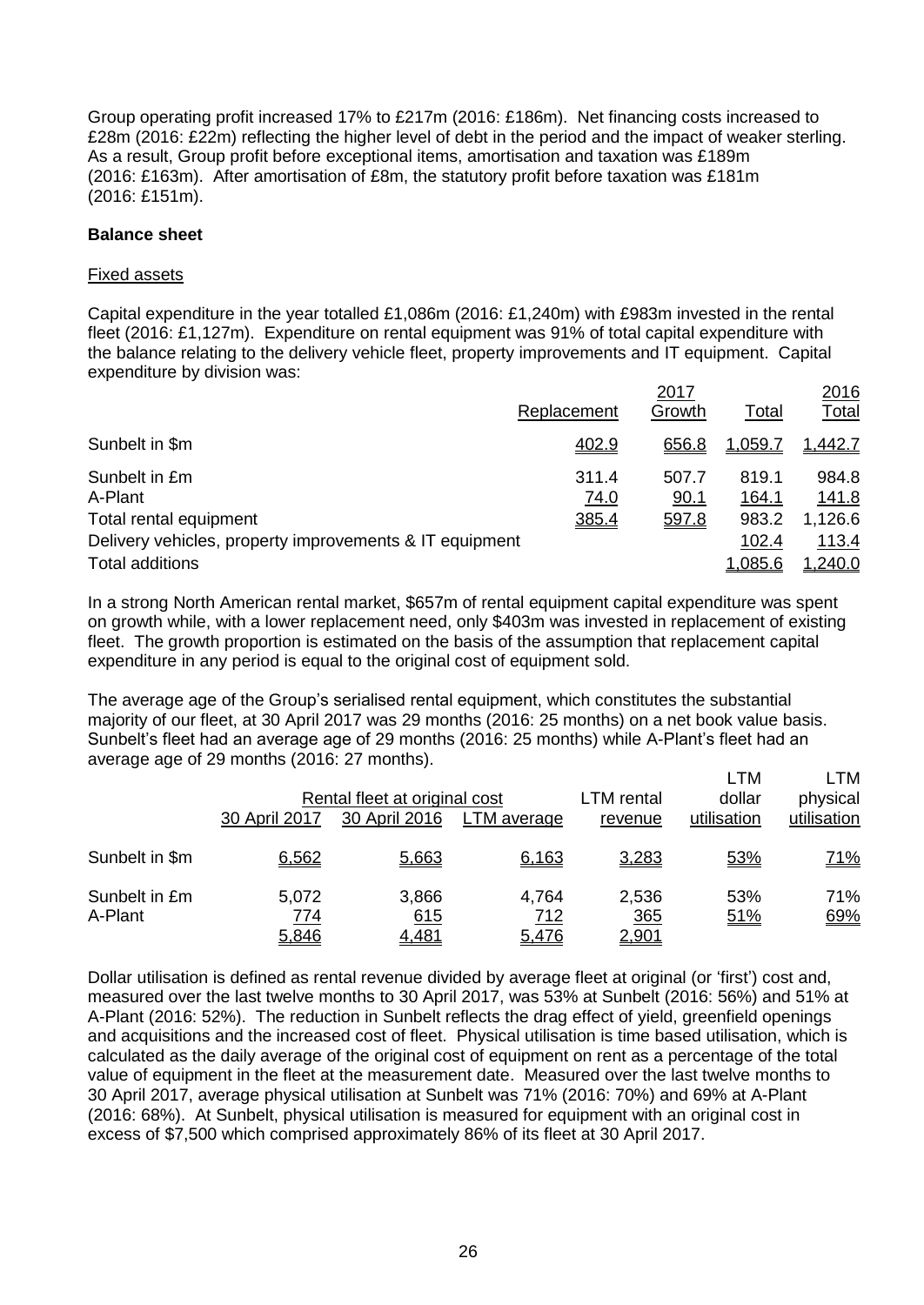#### Trade receivables

Receivable days at 30 April 2017 were 50 days (2016: 49 days). The bad debt charge for the last twelve months ended 30 April 2017 as a percentage of total turnover was 0.8% (2016: 0.7%). Trade receivables at 30 April 2017 of £506m (2016: £395m) are stated net of allowances for bad debts and credit notes of £38m (2016: £27m) with the allowance representing 7.1% (2016: 6.4%) of gross receivables.

#### Trade and other payables

Group payable days were 69 days in 2017 (2016: 59 days) with capital expenditure related payables, which have longer payment terms, totalling £237m (2016: £247m). Payment periods for purchases other than rental equipment vary between seven and 60 days and for rental equipment between 30 and 120 days.

#### **Cash flow and net debt**

|                                                                                                                                                                                                                      |                                                         | Year to<br>30 April                                   |
|----------------------------------------------------------------------------------------------------------------------------------------------------------------------------------------------------------------------|---------------------------------------------------------|-------------------------------------------------------|
|                                                                                                                                                                                                                      | <u>2017</u><br>£m                                       | 2016<br>£m                                            |
| <b>EBITDA before exceptional items</b>                                                                                                                                                                               | 1,504.4                                                 | <u>1,177.6</u>                                        |
| Cash inflow from operations before exceptional<br>items and changes in rental equipment<br>Cash conversion ratio*                                                                                                    | 1,444.2<br>96.0%                                        | 1,070.6<br>90.9%                                      |
| Replacement rental capital expenditure<br>Payments for non-rental capital expenditure<br>Rental equipment disposal proceeds<br>Other property, plant and equipment disposal proceeds<br>Tax (net)<br>Financing costs | (413.9)<br>(112.8)<br>153.4<br>7.4<br>(49.5)<br>(101.5) | (452.6)<br>(109.5)<br>172.1<br>8.2<br>(5.3)<br>(79.4) |
| Cash inflow before growth capex and<br>payment of exceptional costs<br>Growth rental capital expenditure                                                                                                             | 927.3<br><u>(607.9)</u>                                 | 604.1<br>(672.1)                                      |
| Free cash flow<br><b>Business acquisitions</b>                                                                                                                                                                       | 319.4<br><u>(421.1)</u>                                 | (68.0)<br>(68.4)                                      |
| <b>Total cash absorbed</b><br><b>Dividends</b><br>Purchase of own shares by the Company                                                                                                                              | (101.7)<br>(116.1)<br>(48.0)                            | (136.4)<br>(81.5)                                     |
| Purchase of own shares by the ESOT<br>Increase in net debt due to cash flow                                                                                                                                          | (7.2)<br>(273.0)                                        | (12.0)<br><u>(229.9)</u>                              |

\* Cash inflow from operations before exceptional items and changes in rental equipment as a percentage of EBITDA before exceptional items.

Cash inflow from operations before payment of exceptional costs and the net investment in the rental fleet increased by 35% to £1,444m. The cash conversion ratio for the year improved to 96% (2016: 91%) reflecting a lower increase in working capital and lower gains on disposal of rental equipment than in the prior year.

Total payments for capital expenditure (rental equipment, other PPE and purchased intangibles) during the year were £1,135m (2016: £1,234m). Disposal proceeds received totalled £161m (2016: £180m), giving net payments for capital expenditure of £974m in the year (2016: £1,054m). Financing costs paid totalled £102m (2016: £79m) while tax payments were £49m (2016: £5m).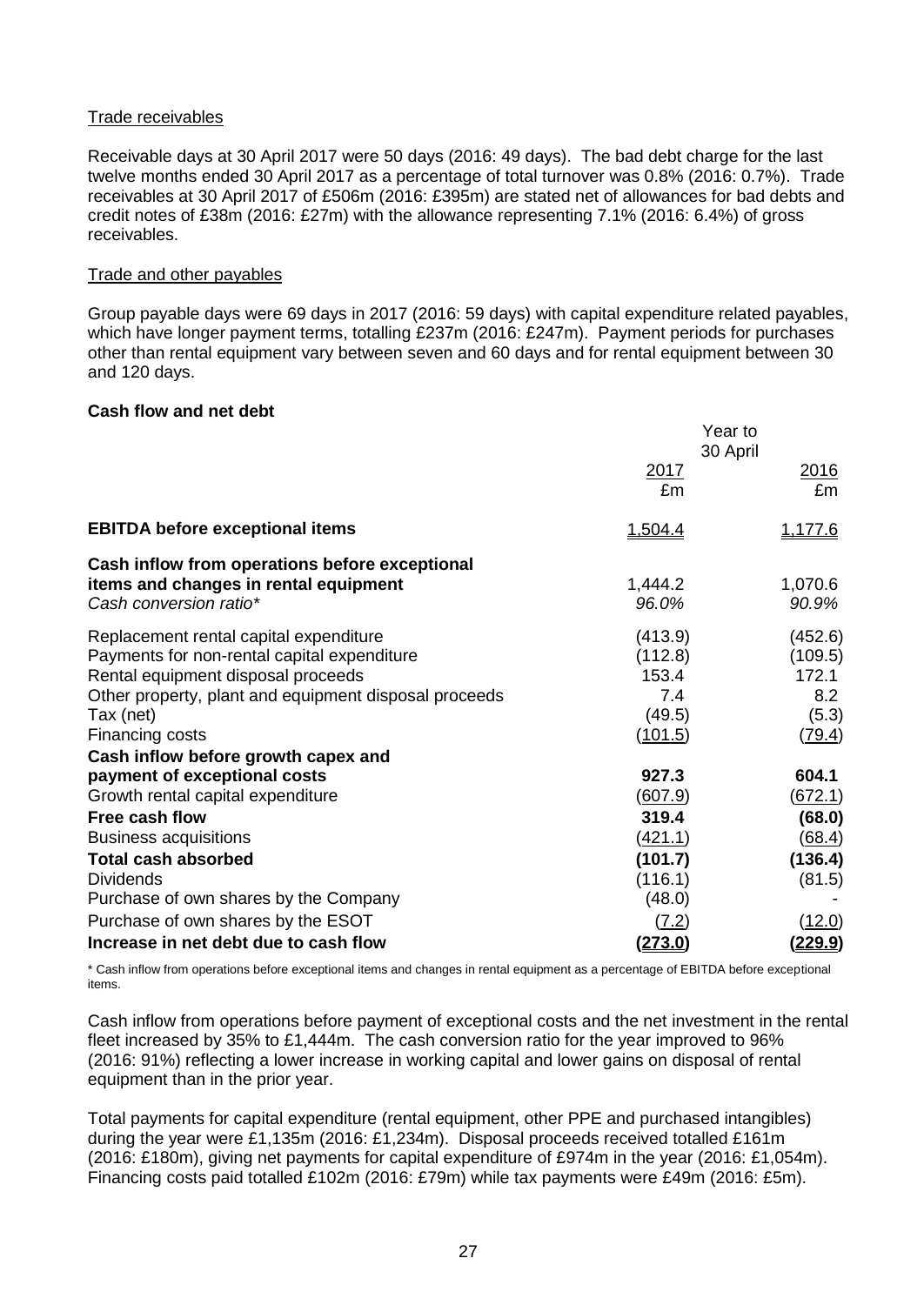Financing costs paid typically differ from the charge in the income statement due to the timing of interest payments in the year and non-cash interest charges.

Accordingly, the Group generated £927m (2016: £604m) of net cash before discretionary investments made to enlarge the size and hence earning capacity of its rental fleet and on acquisitions. After growth capital expenditure, there was a free cash inflow of £319m (2016: outflow of £68m) and, after acquisition expenditure of £421m (2016: £68m), a net cash outflow of £102m (2016: £136m).

#### Net debt

|                                                       | 2017    | 2016    |
|-------------------------------------------------------|---------|---------|
|                                                       | £m      | £m      |
| First priority senior secured bank debt               | 1,449.2 | 1,055.2 |
| Finance lease obligations                             | 4.4     | 5.4     |
| 6.5% second priority senior secured notes, due 2022   | 699.4   | 618.2   |
| 5.625% second priority senior secured notes, due 2024 | 381.0   | 335.9   |
|                                                       | 2,534.0 | 2,014.7 |
| Cash and cash equivalents                             | (6.3)   | (13.0)  |
| Total net debt                                        | 2,527.7 | 2,001.7 |

Net debt at 30 April 2017 was £2,528m with the increase since 30 April 2016 reflecting the net cash outflow set out above and the significant impact of weaker sterling (£228m). The Group's EBITDA for the year ended 30 April 2017 was £1,504m and the ratio of net debt to EBITDA was 1.7 times at 30 April 2017 (2016: 1.7 times) on a constant currency basis and 1.7 times (2016: 1.7 times) on a reported basis.

#### **Financial risk management**

The Group's trading and financing activities expose it to various financial risks that, if left unmanaged, could adversely impact on current or future earnings. Although not necessarily mutually exclusive, these financial risks are categorised separately according to their different generic risk characteristics and include market risk (foreign currency risk and interest rate risk), credit risk and liquidity risk.

#### Market risk

The Group's activities expose it primarily to interest rate and currency risk. Interest rate risk is monitored on a continuous basis and managed, where appropriate, through the use of interest rate swaps whereas the use of forward foreign exchange contracts to manage currency risk is considered on an individual non-trading transaction basis. The Group is not exposed to commodity price risk or equity price risk as defined in IFRS 7.

#### *Interest rate risk*

The Group has fixed and variable rate debt in issue with 43% of the drawn debt at a fixed rate as at 30 April 2017. The Group's accounting policy requires all borrowings to be held at amortised cost. As a result, the carrying value of fixed rate debt is unaffected by changes in credit conditions in the debt markets and there is therefore no exposure to fair value interest rate risk. The Group's debt that bears interest at a variable rate comprises all outstanding borrowings under the senior secured credit facility. The interest rates currently applicable to this variable rate debt are LIBOR as applicable to the currency borrowed plus 150bp.

The Group periodically utilises interest rate swap agreements to manage and mitigate its exposure to changes in interest rates. However, during the year ended and as at 30 April 2017, the Group had no such swap agreements outstanding. The Group may, at times, hold cash and cash equivalents, which earn interest at a variable rate.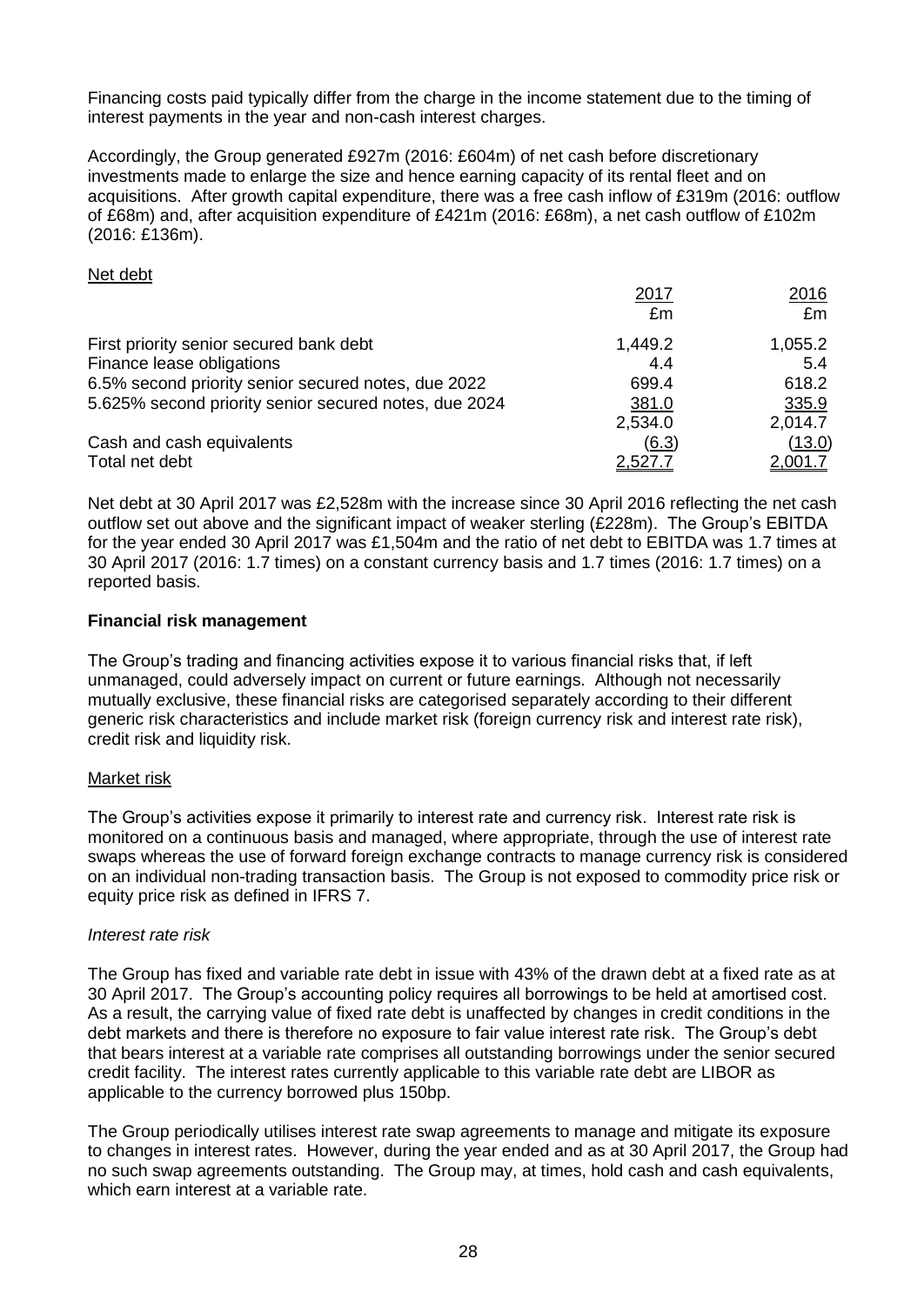## *Currency exchange risk*

Currency exchange risk is predominantly translation risk as there are no significant transactions in the ordinary course of business that take place between foreign entities. The Group's reporting currency is the pound sterling. However, a majority of our assets, liabilities, revenue and costs is denominated in US dollars. The Group has arranged its financing such that, at 30 April 2017, 94% of its debt was denominated in US (and Canadian) dollars so that there is a natural partial offset between its dollar-denominated net assets and earnings and its dollar-denominated debt and interest expense. At 30 April 2017, dollar denominated debt represented approximately 61% of the value of dollar-denominated net assets (other than debt). Based on the current currency mix of our profits and on dollar debt levels, interest and exchange rates at 30 April 2017, a 1% change in the US dollar exchange rate would impact pre-tax profit by £7m.

The Group's exposure to exchange rate movements on trading transactions is relatively limited. All Group companies invoice revenue in their respective local currency and generally incur expense and purchase assets in their local currency. Consequently, the Group does not routinely hedge either forecast foreign exchange exposures or the impact of exchange rate movements on the translation of overseas profits into sterling. Where the Group does hedge, it maintains appropriate hedging documentation. Foreign exchange risk on significant non-trading transactions (e.g. acquisitions) is considered on an individual basis.

#### Credit risk

The Group's principal financial assets are cash and bank balances and trade and other receivables. The Group's credit risk is primarily attributable to its trade receivables. The amounts presented in the balance sheet are net of allowances for doubtful receivables. The credit risk on liquid funds and derivative financial instruments is limited because the counterparties are banks with high credit ratings assigned by international credit rating agencies.

The Group has a large number of unrelated customers, serving over 600,000 during the financial year, and does not have any significant credit exposure to any particular customer. Each business segment manages its own exposure to credit risk according to the economic circumstances and characteristics of the markets they serve. The Group believes that management of credit risk on a devolved basis enables it to assess and manage credit risk more effectively. However, broad principles of credit risk management practice are observed across the Group, such as the use of credit reference agencies and the maintenance of credit control functions.

#### Liquidity risk

Liquidity risk is the risk that the Group could experience difficulties in meeting its commitments to creditors as financial liabilities fall due for payment.

The Group generates significant free cash flow before investment (defined as cash flow from operations less replacement capital expenditure net of proceeds of asset disposals, interest paid and tax paid). This free cash flow before investment is available to the Group to invest in growth capital expenditure, acquisitions, dividend payments and other returns to shareholders or to reduce debt.

In addition to the strong free cash flow from normal trading activities, additional liquidity is available through the Group's senior secured debt facility. At 30 April 2017, availability under the \$3.1bn facility was \$1,305m (£1,008m).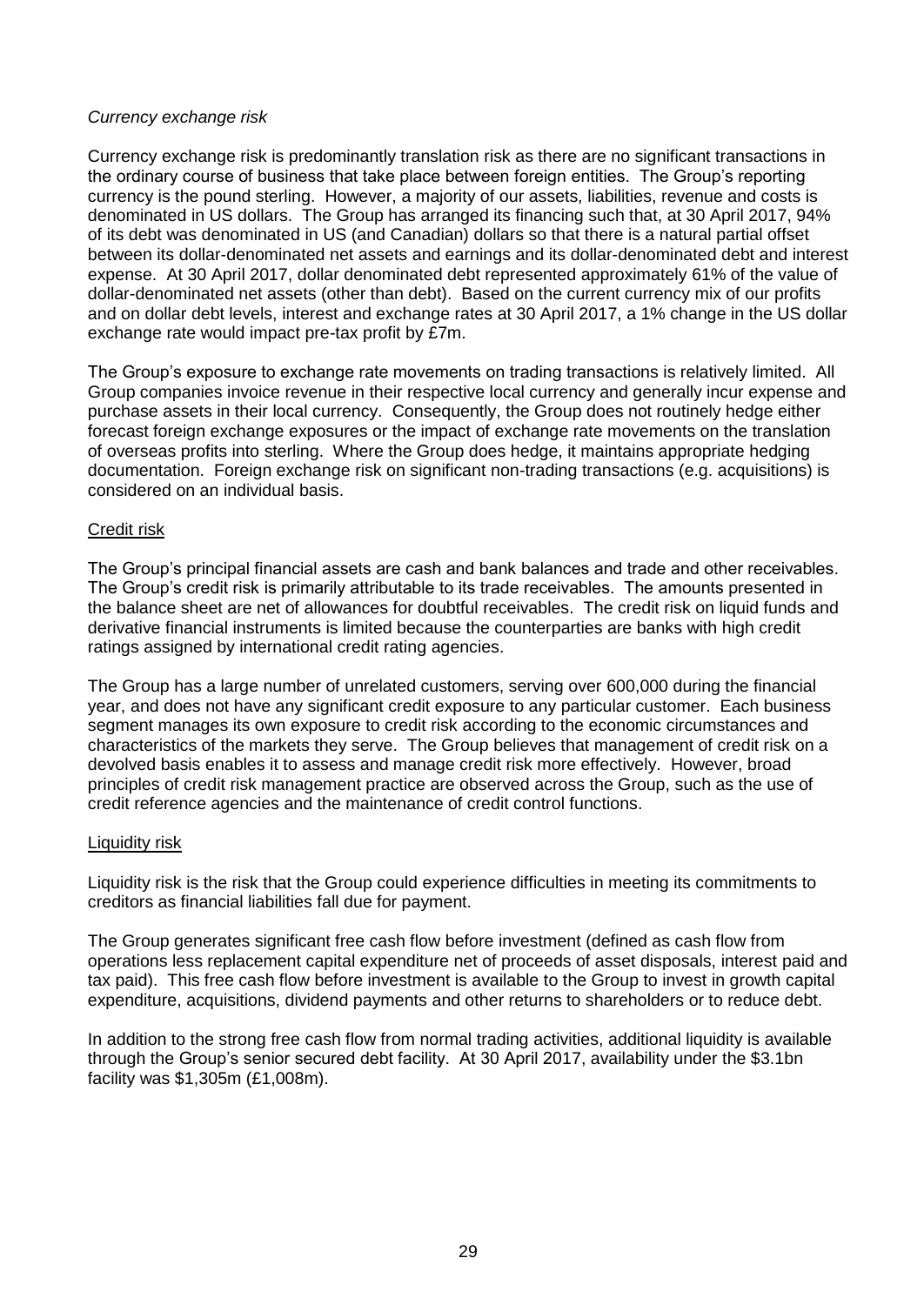## **Principal risks and uncertainties**

The Group faces a number of risks and uncertainties in its day-to-day operations and it is management's role to mitigate and manage these risks. The Board has established a formal risk management process which has identified the following principal risks and uncertainties which could affect employees, operations, revenue, profits, cash flows and assets of the Group.

In addition, we are cognisant of the result of the referendum in favour of the UK leaving the European Union. Whilst we do not believe the impact of the UK leaving the European Union will have a material impact on the Group, we continue to monitor developments in this area and the impact on our UK business, which contributed 13% of Group revenue and 7% of Group underlying profit before taxation in 2016/17. The risk of the macro-economic effects of the UK leaving the EU is addressed through the Group's 'economic conditions' risk. In the period since the referendum, the principal impact on the Group has been due to weaker sterling which has increased the sterling value of our US dollar denominated revenue, profits and net assets. Our borrowing facilities are US dollar denominated, with the majority of our debt drawn in US dollars, weaker sterling has had minimal impact on our availability.

## Economic conditions

#### *Potential impact*

In the longer term, there is a link between demand for our services and levels of economic activity. The construction industry, which affects our business, is cyclical and typically lags the general economic cycle by between 12 and 24 months.

#### *Mitigation*

- Prudent management through the different phases of the cycle.
- Flexibility in the business model.
- Capital structure and debt facilities arranged in recognition of the cyclical nature of our market and able to withstand market shocks.

#### *Change*

Our performance is benefiting from the economic cycle and we expect to see further upside as the economic recovery continues. However, our longer term planning is focused on the next downturn to ensure we have the financial firepower at the bottom of the cycle to achieve the next 'step-change' in business performance.

#### **Competition**

#### *Potential impact*

The already competitive market could become even more competitive and we could suffer increased competition from large national competitors or small companies operating at a local level resulting in reduced market share and lower revenue.

#### *Mitigation*

- Create commercial advantage by providing the highest level of service, consistently and at a price which offers value.
- Differentiation of service.
- Excel in the areas that provide barriers to entry to newcomers: industry-leading IT, experienced personnel and a broad network and equipment fleet.
- Regularly estimate and monitor our market share and track the performance of our competitors.

#### *Change*

Our competitive position continues to improve. We are growing faster than our larger competitors and the market, and continue to take market share from our smaller, less well financed competitors. We have 7% market share in the US and 7% in the UK.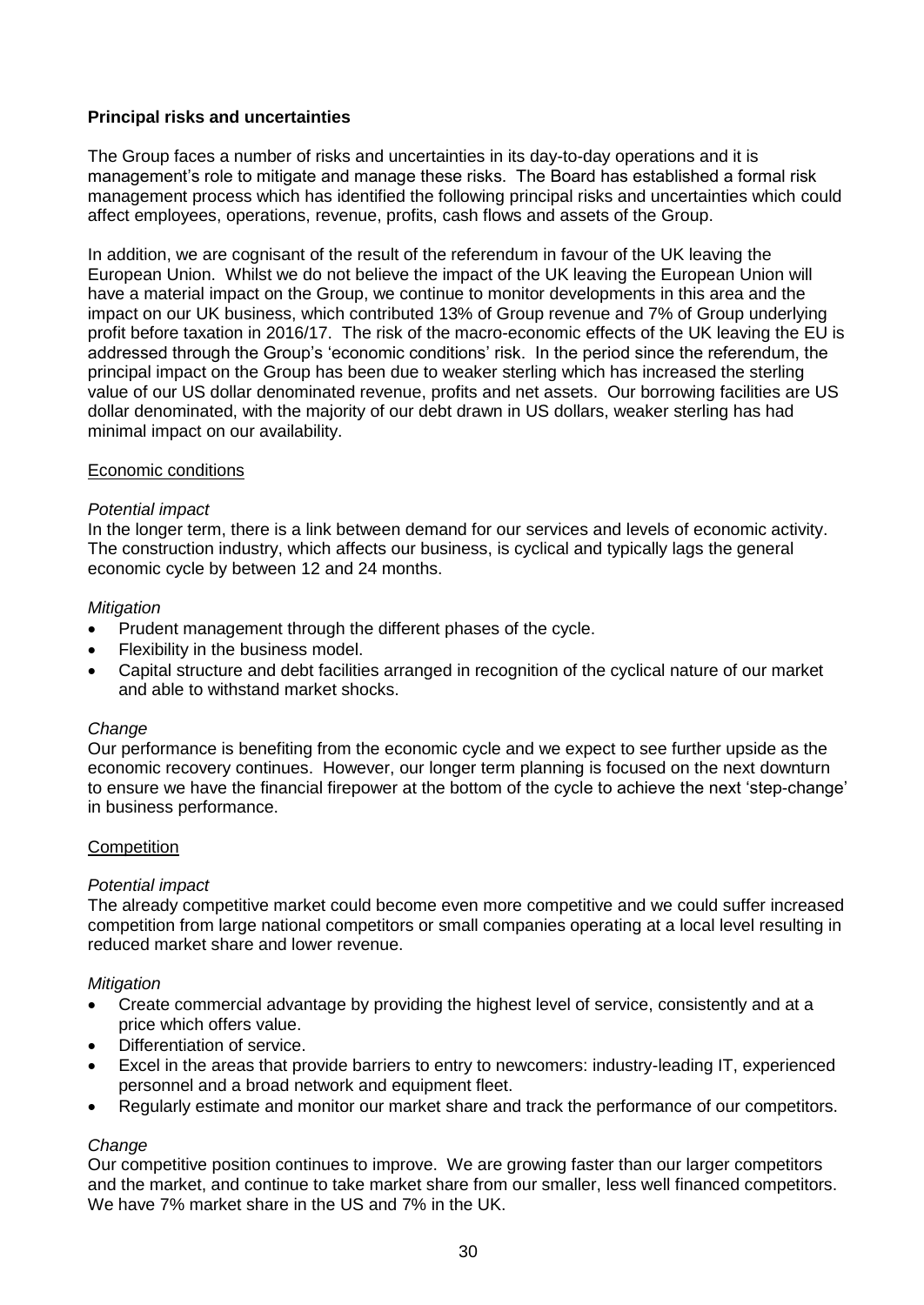# Financing

## *Potential impact*

Debt facilities are only ever committed for a finite period of time and we need to plan to renew our facilities before they mature and guard against default. Our loan agreements also contain conditions (known as covenants) with which we must comply.

## *Mitigation*

- Maintain conservative (1.5 to 2 times) net debt to EBITDA leverage which helps minimise our refinancing risk.
- Maintain long debt maturities.
- Use of an asset-based senior facility means none of our debt contains quarterly financial covenants when availability under the facility exceeds \$310m.

## *Change*

At 30 April 2017, our facilities were committed for an average of four years, leverage was at 1.7 times and availability under the senior debt facility was \$1,305m.

## Business continuity

## *Potential impact*

We are heavily dependent on technology for the smooth running of our business given the large number of both units of equipment we rent and our customers. A cyber security incident could lead to a loss of commercially sensitive data, a loss of data integrity within our systems or loss of financial assets through fraud. A cyber attack or serious uncured failure in our systems could result in us being unable to deliver service to our customers. As a result, we could suffer reputational loss, financial loss and penalties.

## *Mitigation*

- Robust and well-protected data centres with multiple data links to protect against the risk of failure.
- Detailed business recovery plans which are tested periodically.
- Separate near-live back-up data centres which are designed to be able to provide the necessary services in the event of a failure at the primary site.
- Use of antivirus and malware software, firewalls, email scanning and internet monitoring as an integral part of our security plan.

## *Change*

Our business continuity plans were reviewed and updated during the year and our disaster recovery plans were tested successfully.

## People

## *Potential impact*

Retaining and attracting good people is key to delivering superior performance and customer service.

Excessive staff turnover is likely to impact on our ability to maintain the appropriate quality of service to our customers and would ultimately impact our financial performance adversely.

## *Mitigation*

- Provide well-structured and competitive reward and benefit packages that ensure our ability to attract and retain the employees we need.
- Ensure that our staff have the right working environment and equipment to enable them to do the best job possible and maximise their satisfaction at work.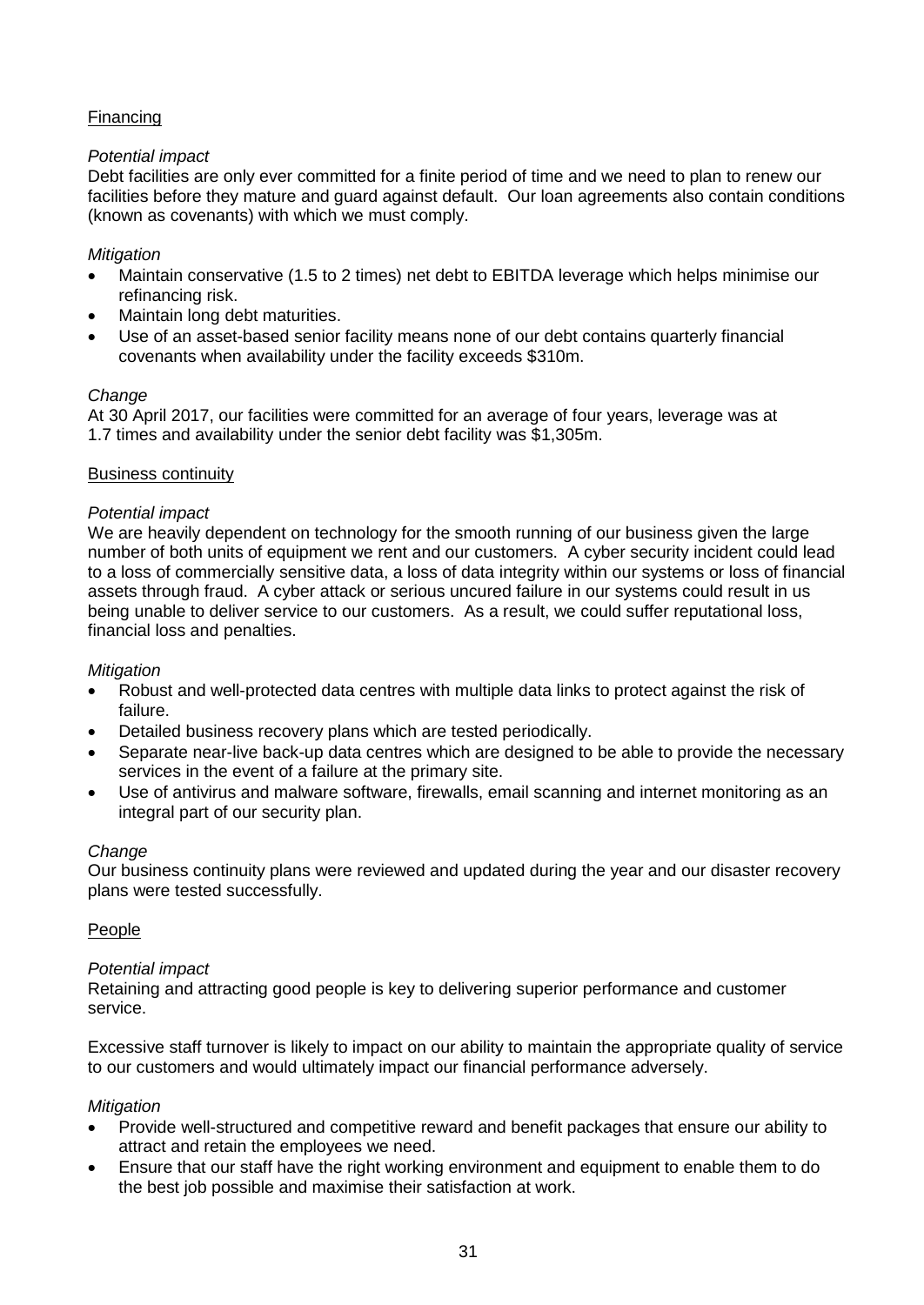Invest in training and career development opportunities for our people to support them in their careers.

## *Change*

Our compensation and incentive programmes have continued to evolve to reflect market conditions and the economic environment. Staff turnover was at a similar level to the prior year as our welltrained, knowledgeable staff have become targets for our competitors.

We continue to invest in training and career development with over 250 courses offered across both businesses.

## Health and safety

## *Potential impact*

We need to comply with laws and regulations governing occupational health and safety matters. Furthermore, accidents could happen which might result in injury to an individual, claims against the Group and damage to our reputation.

## *Mitigation*

- Maintain appropriate health and safety policies and procedures regarding the need to comply with laws and regulations and to reasonably guard our employees against the risk of injury.
- Induction and training programmes reinforce health and safety policies.
- Programmes to support our customers exercising their responsibility to their own workforces when using our equipment.
- Maintain appropriate insurance coverage.

#### *Change*

The overall incident rate continued to decrease in Sunbelt and A-Plant. In terms of reportable incidents, the RIDDOR (Reporting of Injuries, Diseases and Dangerous Occurrences Regulations) reportable rate increased to 0.32 (2016: 0.27) in Sunbelt and decreased to 0.20 in A-Plant (2016: 0.42).

## **Environmental**

#### *Potential impact*

We need to comply with the numerous laws governing environmental protection matters. These laws regulate such issues as wastewater, stormwater, solid and hazardous wastes and materials, and air quality. Breaches potentially create hazards to our employees, damage to our reputation and expose the Group to, amongst other things, the cost of investigating and remediating contamination and also fines and penalties for non-compliance.

#### *Mitigation*

- Policies and procedures in place at all our stores regarding the need to adhere to local laws and regulations.
- Procurement policies reflect the need for the latest available emissions management and fuel efficiency tools in our fleet.
- Monitoring and reporting of carbon emissions.

#### *Change*

We continue to seek to reduce the environmental impact of our business and invest in technology to reduce the environmental impact on our customers' businesses. In 2016/17 we reduced our carbon emission intensity ratio to 79 (2016: 93) in Sunbelt and 80 (2016: 91) in A-Plant.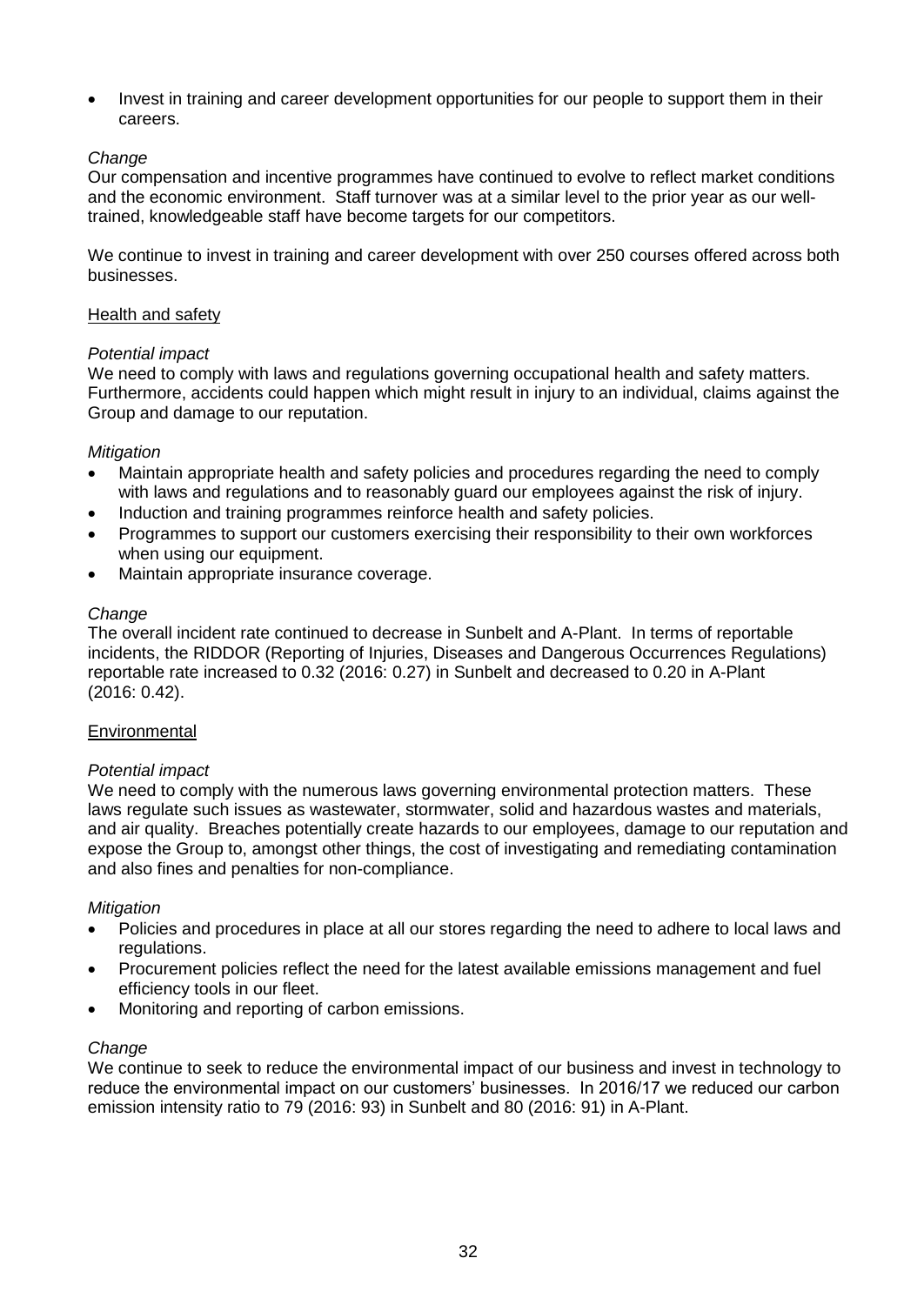## Laws and regulations

## *Potential impact*

Failure to comply with the frequently changing regulatory environment could result in reputational damage or financial penalty.

## *Mitigation*

- Maintaining a legal function to oversee management of these risks and to achieve compliance with relevant legislation.
- Group-wide ethics policy and whistle-blowing arrangements.
- Evolving policies and practices to take account of changes in legal obligations.
- Training and induction programmes ensure our staff receive appropriate training and briefing on the relevant policies.

## *Change*

We monitor regulatory and legislation changes to ensure our policies and practices reflect them and we comply with relevant legislation.

Our whistle-blowing arrangements are well established and the Company Secretary reports matters arising to the Audit Committee during the course of the year. During the year over 2,200 people in Sunbelt and 1,100 people in A-Plant underwent induction training and additional training programmes were undertaken in safety.

## **OPERATING STATISTICS**

|                  |             | Number of rental stores |              | Staff numbers |  |
|------------------|-------------|-------------------------|--------------|---------------|--|
|                  | <u>2017</u> | 2016                    | <u> 2017</u> | <u>2016</u>   |  |
| Sunbelt          | 629         | 559                     | 10,734       | 10,125        |  |
| A-Plant          | 179         | 156                     | 3,473        | 2,968         |  |
| Corporate office |             |                         | <u> 13</u>   | <u> 13</u>    |  |
| Group            | <u>808</u>  | <u>715</u>              | 14,220       | <u>13,106</u> |  |

Sunbelt's rental store number includes 23 Sunbelt at Lowes stores at 30 April 2017 (2016: 25).